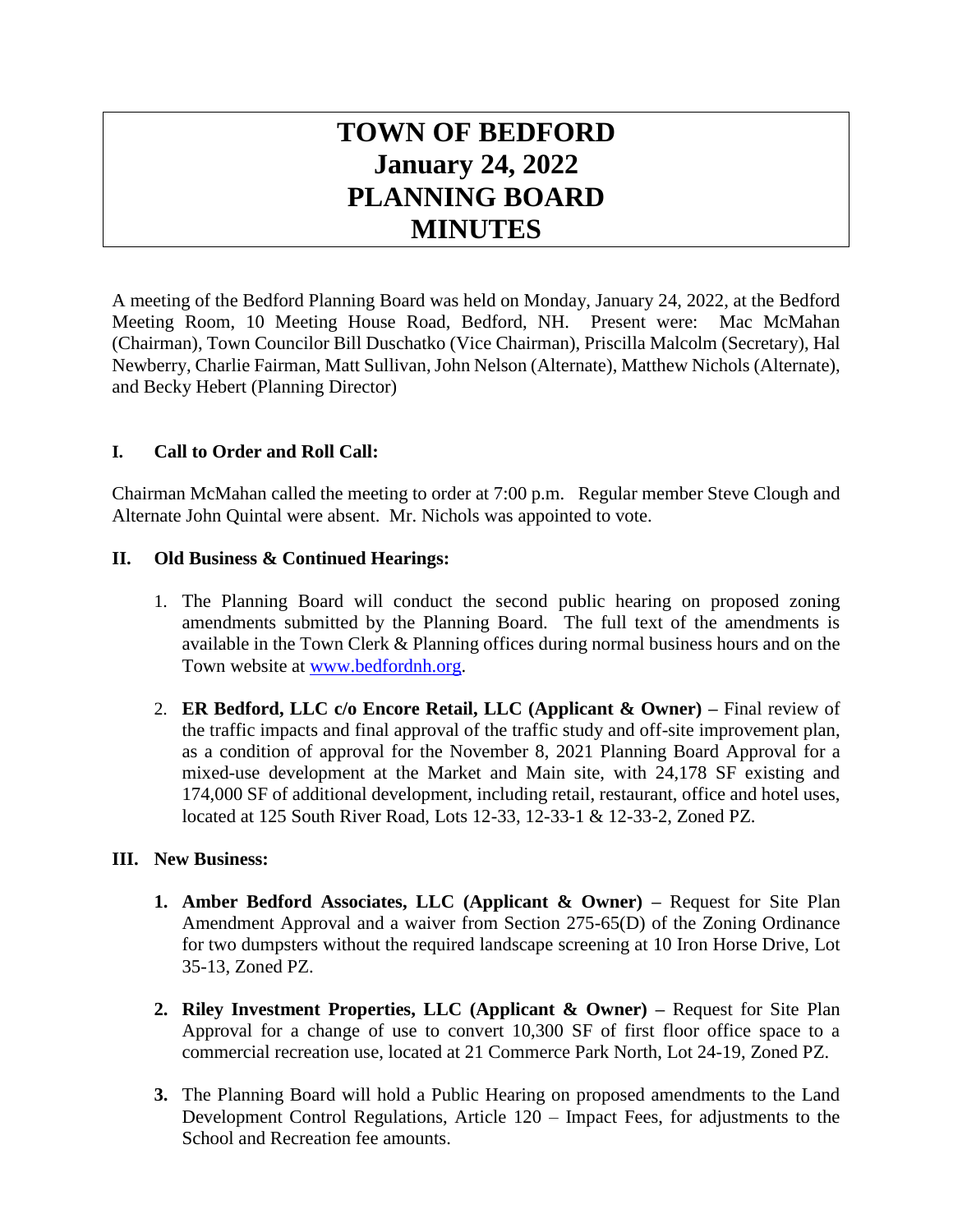#### **IV. Concept Proposals and Other Business:** None

Ms. Hebert stated the new applications have been reviewed by staff and it is our recommendation that the applications are complete, the abutters have been notified, and it is the opinion of staff that none of the new applications pose a regional impact and would recommend that the Board accept the agenda and the new applications as complete.

**MOTION by Ms. Malcolm to accept the agenda as read. Vice Chairman Duschatko duly seconded the motion. Vote taken – all in favor. Motion carried.**

#### **Old Business & Continued Hearings:**

**1. The Planning Board will conduct the second public hearing on proposed zoning amendments submitted by the Planning Board. The full text of the amendments is available in the Town Clerk & Planning offices during normal business hours and on the Town website at [www.bedfordnh.org.](http://www.bedfordnh.org/)**

Chairman McMahan stated the question I would ask the Board what are your thoughts in covering both the solar zoning and then the detached accessory apartment and when those are covered, make a motion for both of them. There are three in all and the third one will be separate. Mr. Newberry stated my only thought is that I don't think proposed zoning amendments #1 and #2 are controversial so we could put them together. Chairman McMahan stated okay.

Ms. Hebert stated tonight is the second public hearing for proposed zoning amendments to be placed on the 2022 Town Ballot. At tonight's meeting the Board will discuss the amendments, hold a public hearing, hear testimony on the proposed amendments, and at the end of the hearing the Board will need to vote to approve any and all amendments proposed by the Planning Board to the Town Ballot. We have one amendment proposed by Citizens' Petition and the Planning Board will need to vote whether to support or not support the proposed amendment by Citizens' Petition. The amendment proposed by Citizens' Petition will be placed on the Town Ballot regardless of the Planning Board's recommendation.

Ms. Hebert stated the following two zoning amendments are proposed by the Planning Board.

 **Amendment #1 - Zoning for Solar** – is intended to address the use of solar and other renewable energy systems and to establish local standards for the siting and placement. The general purpose statement of the Zoning Ordinance (Section 275-3) supports incorporating zoning for solar energy systems

Ms. Hebert stated this zoning amendment establishes definitions for solar, including roof-mounted solar, ground-mounted solar and then divides the ground-mounted solar into three categories, which are small-scale, medium-scale and large-scale ground-mounted. And then the proposed amendment establishes a set of criteria for the construction of the various types of solar installations by clarifying within each zoning district in Bedford whether roof-mounted, smallscale ground-mounted, medium-scale or large-scale, would be permitted establishing the height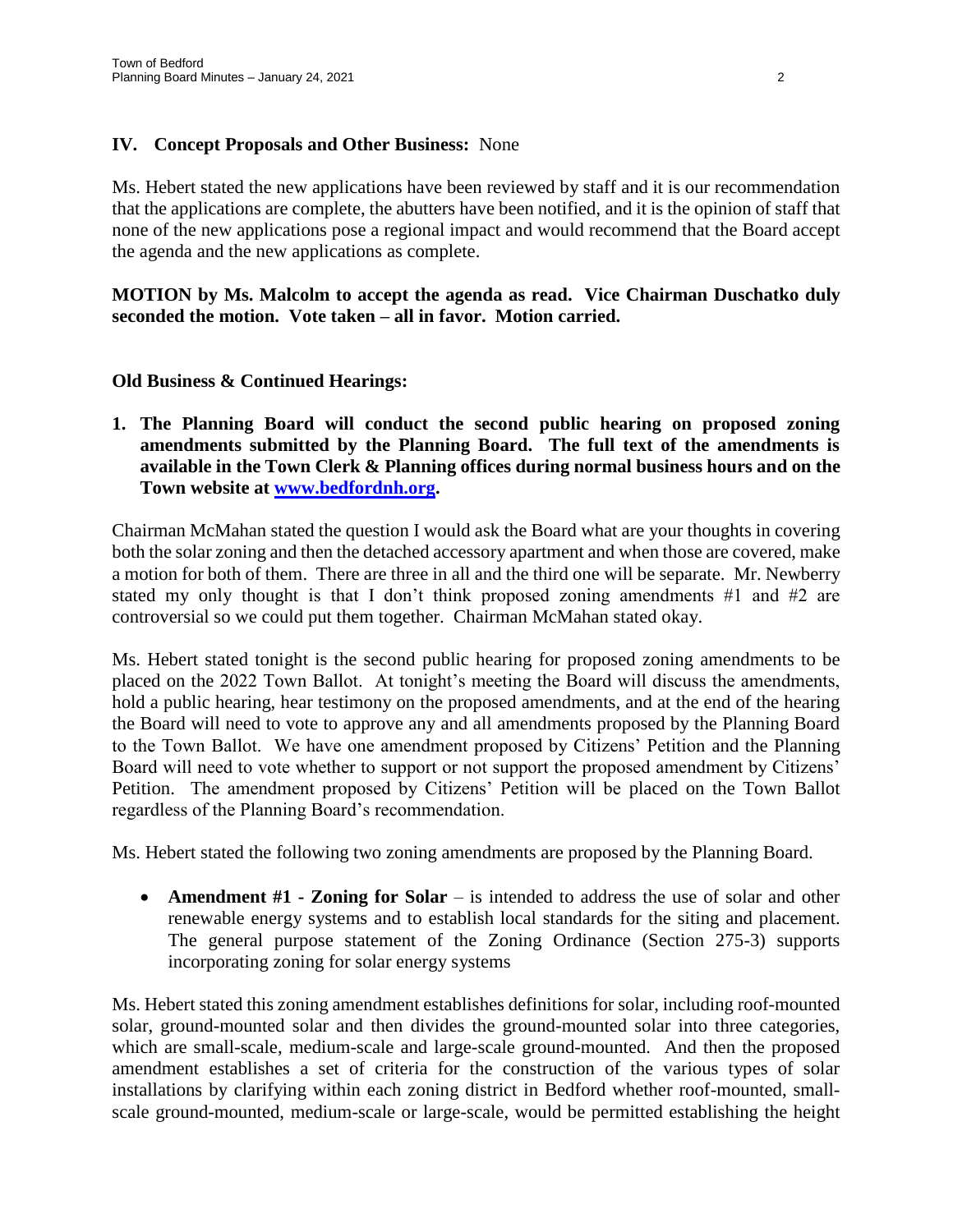limits, the setbacks, the yard placement, and lot coverage requirements. It should be noted that roof-mounted solar energy systems are permitted in all districts.

Ms. Hebert continued at the last meeting the Board asked staff to add a section addressing glare, and this new Section g) has been added: *Glare - Solar energy systems shall be designed and located in order to prevent reflective glare toward inhabited buildings on adjacent properties and adjacent rights-of-way.* The zoning amendment also addresses abandonment and decommissioning and establishes a Table of Uses for solar within each zoning district. In Bedford you can see solar is, based on the size of installation, permitted by right. The – (dash) means it is not permitted or allowed by Conditional Use Permit.

Ms. Hebert stated the zoning is intended to clarify how solar has been interpreted as a use in our Zoning Ordinance clarifying that ground-mounted solar installations do need to meet the structural setback requirements and provide some clarity for people who are looking to install the various systems.

Chairman McMahan asked for comments or questions by the Board.

Mr. Newberry stated I would also like to point out that at the last meeting we also made an edit to the allowed height of a panel from 15 feet to 20 feet. Chairman McMahan stated that is right. It is in the literature for the proposed amendment.

Chairman McMahan opened the public hearing on Amendment #1. There were no public comments or questions. The public hearing was closed.

 **Amendment #2 - Detached Accessory Apartments** – is intended to allow the construction or conversion of existing accessory structures to detached accessory apartments in the Residential  $\&$  Agricultural (RA) District, provided a Conditional Use Permit is approved by the Planning Board.

Ms. Hebert stated this is a zoning amendment intended to allow the construction of detached accessory apartments in the Residential Agricultural District only, provided that the Planning Board approves a Conditional Use Permit for the use. The zoning also sets ten criteria for the granting of the Conditional Use Permit that are specific to the design of the detached accessory apartment and also provides a definition for the detached accessory apartment.

Chairman McMahan asked for questions or comments from the Board. There were none.

Chairman McMahan opened the public hearing on Amendment #2. There were no public comments or questions. The public hearing was closed.

**MOTION by Ms. Malcolm that the Planning Board move proposed zoning Amendment #1 and proposed zoning Amendment #2 to the Town Ballot, as discussed. Vice Chairman Duschatko duly seconded the motion. Vote taken - all in favor. Motion carried.**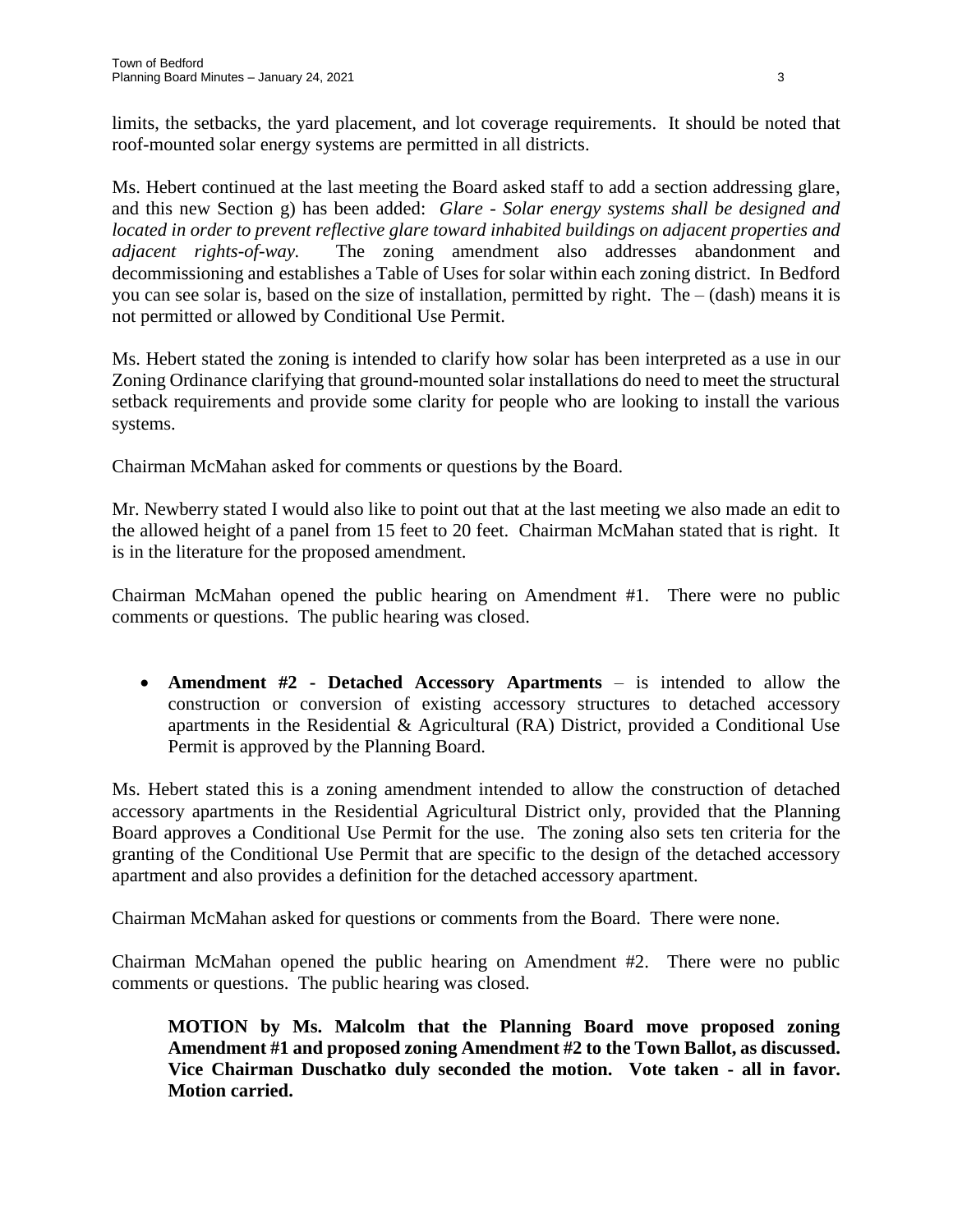**Amendment #3** is a citizens' petition intended to limit the size of medical clinics in the Performance Zone to not more than two stories, including below grade, with a total building size not to exceed 20,000 SF. The petition also seeks to amend permitted uses in the Performance Zone to specify that medical clinics are subject to the proposed footnote in Table 2, Table of Uses.

Bill Greiner, 12 Aspen Lane, stated Mr. Fairman brought up an interesting point last time so I am going to start by stating that I do not own any real estate, medical or otherwise, in the Performance Zone. The only real estate that I own outside of my own home is either on Route 101 or fairly close to Route 101 adjacent to Route 101.

Mr. Greiner stated the Performance Zone was established to maximize the tax revenue for the Town of Bedford, the intent of this zoning amendment is to make sure that Bedford maximizes tax revenues for the community within the Performance Zone and it still maintains the ability, of this Board, to grant waivers as you see fit based on what is in the best interest of the community, keeping in mind the purpose of the Performance Zone. As a taxpayer, I want to see the undeveloped property in the Performance Zone be developed in a manner best within the zoning and planning regulations, all for the maximization of tax revenue. This zoning amendment would not inhibit or prohibit the continued expansion into Bedford by independent and small medical clinics as has been the case for decades. It would prevent large medical conglomerates from setting up shop in Bedford who are coming here solely for the purpose of making substantial sums of money while raising their hands to avoid taxes or, as we heard two weeks ago in the case of Dartmouth Hitchcock, suing the Town of Bedford and suing the taxpayers.

Mr. Greiner continued southern New Hampshire has already started to see this happen. In Salem and in Dover, Mass General have taken hold coming across the border and in Nashua it has been Dartmouth Hitchcock. It gives these organizations and others, such as the Lahey Clinic, an opportunity to expand their footprint, make tens of millions of dollars in these communities but they don't want to pay their full fair share of city, town and school taxes like the rest of us. It would be one thing if our community was pushing them to come here and perform charitable care but that is not the case. They are not expanding, whether it be Mass General coming over the border or Dartmouth Hitchcock coming all the way down from the upper valley to Nashua and Bedford for charitable reasons. Why would they logically spend tens of millions of dollars only to give it away. What they are doing is expanding the empires that they have built, and they know exactly what communities to target. In the case of Mass General, their CEO, according to recent data, makes over \$6 million a year. Does it make sense for Mass General to come to Bedford and expand their operation to make more money? Of course, it does, but should we be subsidizing that and the payroll which has over a dozen of their executives making over seven figures a year for a "non-profit"? Should Bedford residents be excited that Dartmouth Hitchcock might want to build a mega-plex in Bedford, make tens of millions of dollars in profits, which would then go to support the salaries of their CEO, who makes seven figures a year, and their executives who make seven figures a year? You may hear from Dartmouth or Mass General or Lahey that they are not for profit and technically that is true, but aside from the massive compensation that they make for running the organization, consider this about Dartmouth, and this comes from the Concord Monitor. In fiscal year 2021 for the first nine months, Dartmouth earned \$37 million and their CFO, Dan Jantzen, said that they continued to be on the road to fiscal recovery. That's great, one, in a pandemic where a lot of elective procedures weren't even being done, and second, when one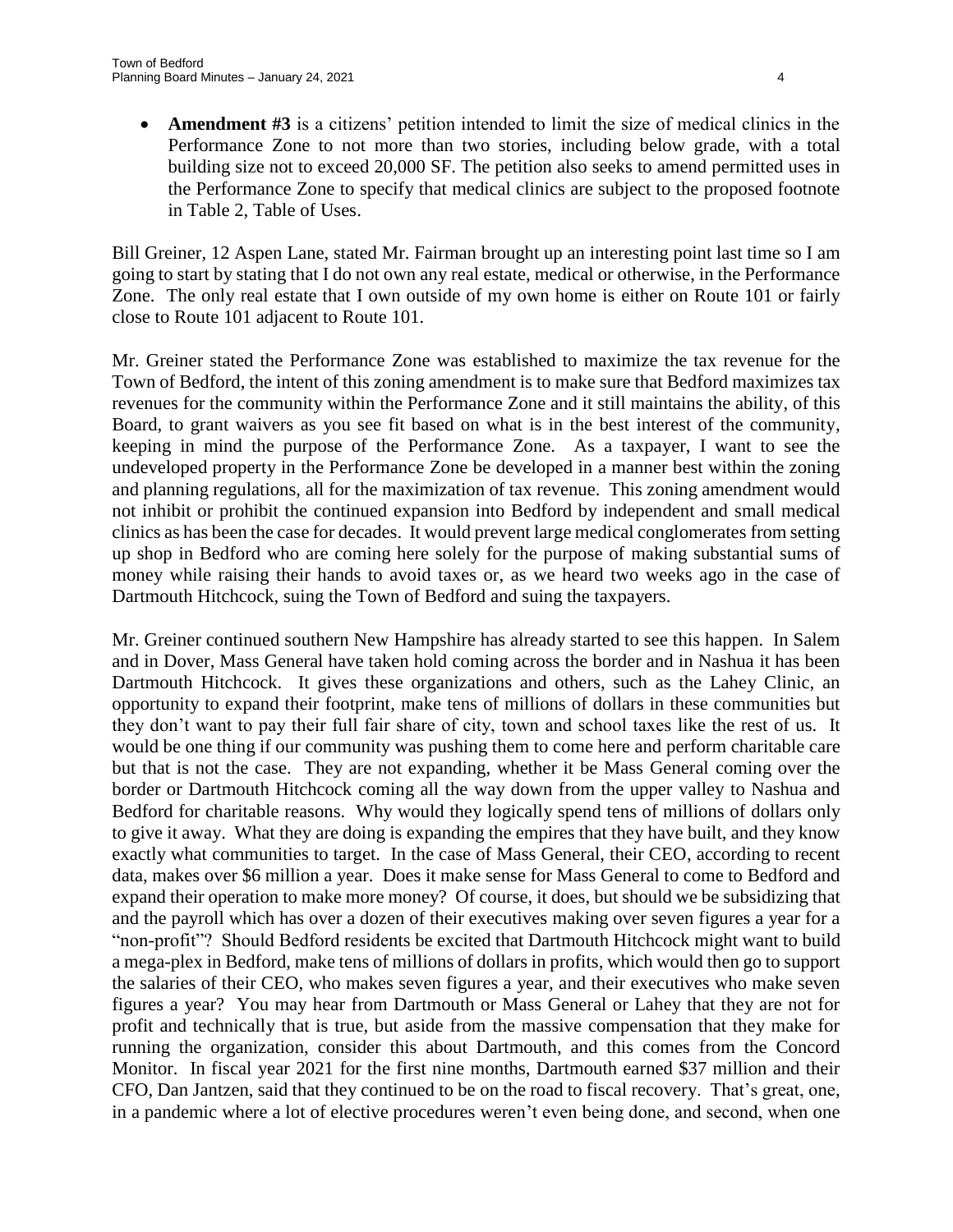earns \$37 million in nine months, in the real world we call that a profit, in their world they call it revenue and excessive expenses. It is cute semantics, but they are making money.

Mr. Greiner stated back to charity and the lawsuit that was filed by Dartmouth. In 2019 Bedford residents received charitable or non-reimbursed care of \$10,585 in all of New Hampshire, not just here in Bedford, that is it. That is not to say when it is all said and done they lost \$11,000 here in Bedford, that is just what they were unable to collect, in addition to the billion-plus of revenue that they did collect statewide. Again, they are not coming here to lose money, none of these organizations or others that I am not even thinking about, they are here to add revenue to their billion-plus dollar year operations and what better place to make money than Bedford. It is why we have been a great magnet in this community for great restaurants, shops, hotels, and other businesses. There is money to be made here in developing Bedford, no different from Dartmouth Hitchcock or Mass General's perspective, but keep in mind, as Elliot and CMC, they also have charitable care that they do, yet they pay all of their taxes in this community, and they have for years and years and years.

Mr. Greiner stated going back to the TIFF district; it was set up ironically because Dartmouth Hitchcock and CMC needed space ASAP and Bedford was not ready from an infrastructure standpoint. As I mentioned last time, the Town Council and School Board agreed to forego tax revenues in the TIFF district for new projects for ten years so that a bond could be floated that paid for it in order make these improvements yet it would not impact the taxpayer other than the taxpayers not receiving the revenue. Guess who is back looking, hoping the taxpayers will step up again, that is Dartmouth, but this time it is not for ten years, it is potentially forever.

Mr. Greiner stated let me just sum up by saying this, as a community we have not asked anyone to come here and provide charitable services to save the Town. If we did, that would be one thing, but that is not the case. We have not asked for the medical conglomerates to come here, if they do want to come here to make money, and we need to do what we can to preserve and protect our tax base in the Performance Zone and this amendment does that. If a future applicant, let's say one of these medical conglomerates comes to Bedford and says that they understand the zoning restrictions but they really want to build a mega-plex here and they understand the history of the Performance Zone and they understand the history of the TIFF district and in order to adhere to the spirit of what has driven tax growth in Bedford for over 30 years, they would be happy to agree to pay all of the town and school taxes on a development if they were granted a waiver and allowed to proceed, then I think it would be great for the community and I think this Board would think long and hard about that development. Everyone should grab an oar and start rowing, not just some of us.

Chairman McMahan asked for comments for questions from the Board.

Vice Chairman Duschatko stated you made a comment on Dartmouth's claim of charitable. Is this true charity or is this just a write-off of non-collectibles, bills? Mr. Greiner responded write-off of non-collectibles. Vice Chairman Duschatko asked so it is not like a sign as you walk into their office asking do you need charitable help, inquire here? Mr. Greiner responded no; it is bills that didn't get paid. In 2019 it is an aggregate of bills that didn't get paid for people that had a 03110 zip code but it could have been anywhere. It could have been at a clinic that they have up in Lebanon, it could have been over in New London, that was the aggregate of Bedford residents bills that were not collected by Dartmouth. Vice Chairman Duschatko asked but there is no evidence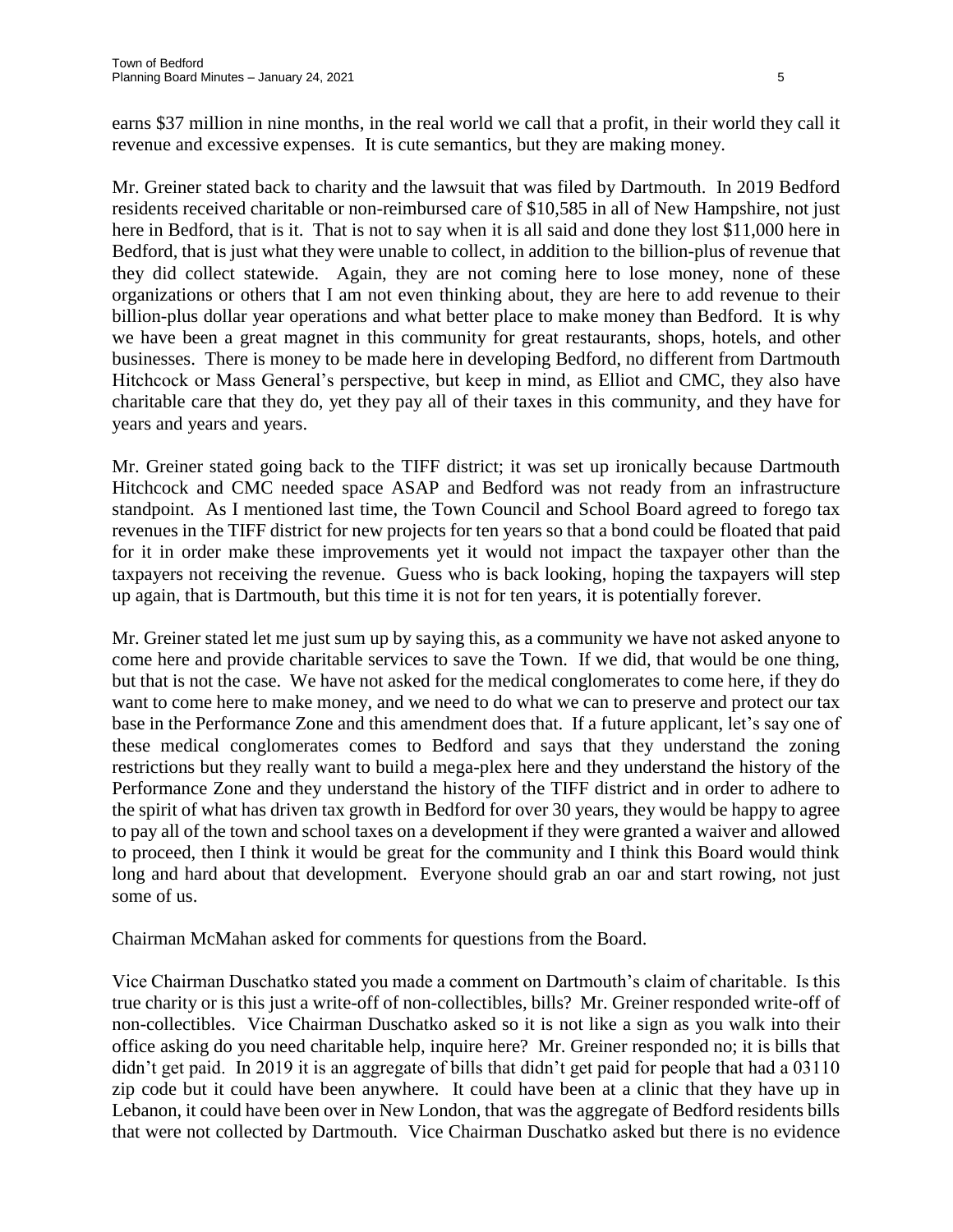of an outreach of charity in a sense to do something for XY in a community? Mr. Greiner responded no, and as I said, it is kind of the cost of doing business. If you were to ask CMC or Elliot, they would tell you that there is a certain amount that they don't collect either. One can call it a charity, I would call it uncollected business revenues, and I suspect the same is true of any medical provider.

Mr. Fairman stated there is a drive for Dartmouth Hitchcock and CMC to merge. I think it has been going on for some time but it has recently been revived. What do you think will go on with the CMC buildings in Washington Place if they become part of Dartmouth Hitchcock? Mr. Greiner responded if I am running that organization and I don't like paying taxes, and they don't, and Nashua will tell you that, other communities that they are in will tell you that, my goal is to not pay taxes and I can build whatever mega-plex I want without any restrictions. I can just come in and build it. I would build it and I would save seven figures a year in operating. The amount of money that we are talking about taxes that could be avoided, it is real money. It is real money in the school budget, it is real money in town, so if I am running that and I am allowed to do that and I don't really care about the community I am looking at my bottom line and how bonuses work and how we are going to end up at the end of the year, I am going to put everything that I can under one roof and not pay taxes. Mr. Fairman stated I am talking about the existing CMC building. Mr. Greiner responded I would build something, I put everything in piece by piece and, again, that is not the only place in town where CMC is. I believe they are in another building on the corner of Meeting House Road and Route 101. South River Road has some CMC practices that are in there, so I think that potentially could happen. I haven't heard that is going to happen, but, again, the MO is to build big. Look at what was done in Nashua at Exit 8. Dartmouth built really, really, really big and ask Nashua how that is working out for the tax percentage. It is not.

Chairman McMahan stated let me read something to the audience. 'This petition is intended to limit the size of medical clinics in the Performance Zone to not more than two stories, including below-grade with a total building size not to exceed 20,000 square feet.'

Chairman McMahan opened the public hearing.

Dr. Shirley Galucki, 377 North Amherst Road, stated I am an obstetrician/gynecologist and I work for Dartmouth Hitchcock, and I currently work at the specialty care building at the Bedford Medical Park. I have been serving in this community since 1993. I do care about our community, both as a health care professional and as a resident. I have delivered a lot of babies here in southern New Hampshire over the course of these years, but I think if the pandemic has shown us anything, it is really the importance about access to health care and also the importance of being part of a community. It truly benefits our community to provide more specialized care here in Bedford. It is good for Bedford residents because you will have access to a lot of care, so I think it is a win for our residents. As a Dartmouth Hitchcock clinician who has also been part of this community by living here, I know that being able to have access to world class health care services and things that we have access to by being associated with Dartmouth Hitchcock Medical Center also provides a win for both our neighbors and the rest of our residents. As an OB/GYN, I really am excited about the opportunity to hopefully offer more services for women and for children right here in our community and that we are going to be able to care for a lot more patients than we do right now. I feel that limiting health care services only hurts our community, not helps it. Thank you for your time.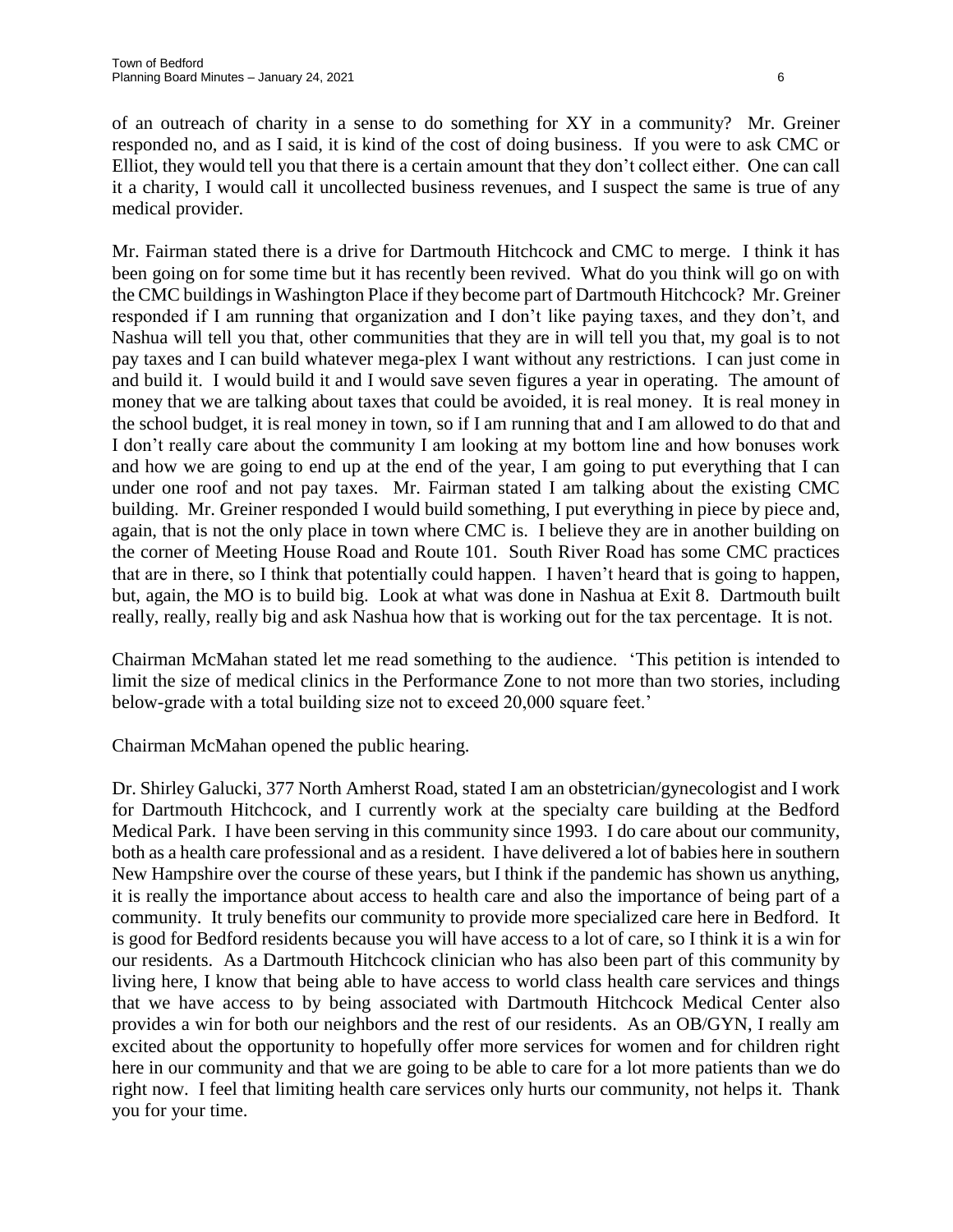Greg Soghikian, 12 Champagne Terrace, stated I have been a resident of Bedford for 29 years. I was on the curriculum committee for the high school before it was built, I have been the high school team physician since it opened and before that and was for about eight years. We moved our joint orthopedic practice to Bedford about 12 years ago from the Manchester area. When I came to town, the first thing that I was impressed by was the level of health care here in southern New Hampshire. I did my training at major hospitals around the country, including Mass General, and coming to southern New Hampshire I was happily surprised to find that there were really no services here that were not available to us that were available down at Mass General or in Boston, with exception of perhaps of some specialized tumor care. Over the last 29 years that has become even more true. We have no lack of access to health care in southern New Hampshire and certainly no lack of health care for every specialized process in the Bedford area and certainly within 15 minutes of this area. I don't really carry much weight to the argument that a Dartmouth has the ability to bring something here that we don't already have access to or makes it easier to access to what we already have. As a private business owner paying full taxes, having a large health care facility who has the ability to compete without paying full taxes, that is very concerning. From my point of view, I see absolutely so indication that there is a need in this area, or in Bedford specifically, for this type of facility. There may be in other communities, and I would then encourage Dartmouth to seek those other communities out, but I agree with Bill Greiner that the reason that they are seeking out this community is that it is a profitable place to work, and that is all I see.

Bob Heaps, 66 Colonel Daniels Drive, stated I have also been practicing and living here for over 20 years. I want to speak both as a taxpayer and a physician. As a taxpayer, the Performance Zone is a very limited area with a finite amount of space. I think the last thing we want to do is build out of this finite space property that is not going to be paying property taxes. This amendment doesn't limit mom-and-pop doctor offices and even if our lease expires and we want to look for another place, but it does limit a large merged entity from coming in to build a large medical center, and most of these entities, as they do in Salem, don't pay property tax. From a medical standpoint, New Hampshire has some of the highest rates of physicians per capita in the country. Usually in the top ten in most specialties that I can speak as an orthopedic surgeon, the American Academy of Orthopedic Surgeons list New Hampshire as the third most populated state as far as orthopedic surgeons per capita. So providing additional services, providing a need that is really not something that is going to be a needed in this town. I hope you will support the amendment.

Dr. Doug Goumas, 4 Three Corners Road, partner at New Hampshire Orthopedic Center, stated I am with Dr. Heaps and Dr. Soghikian. Both of my partners articulated their positions quite well. I am not going to say a lot because, again, it has already been spoken. I am a resident in Bedford for 22 years, I have four kids, my children have been through the public schools, not private schools, I grew up in a very blue collar town back in Connecticut so we really take pride in community and supporting the community and the public school system. The biggest thing is that I have always wanted to practice in a private practice setting. You have a little bit more control over your own destiny and my goal was always to take care of all of the people in my community and be part of that community, I have had a really great opportunity to do that. But I would like to say philosophically to stop those that might come down and build a large mega-plex and bring in a lot of doctors maybe from Lebanon and from wherever to kind of compete with the doctors that have been here for quite some time and compete with us really in an unfair playing field. We pay our taxes and to have a large conglomerate come down under the guise of need, which, again, as my partners have mentioned, there really isn't a need in terms of orthopedics. I find it quite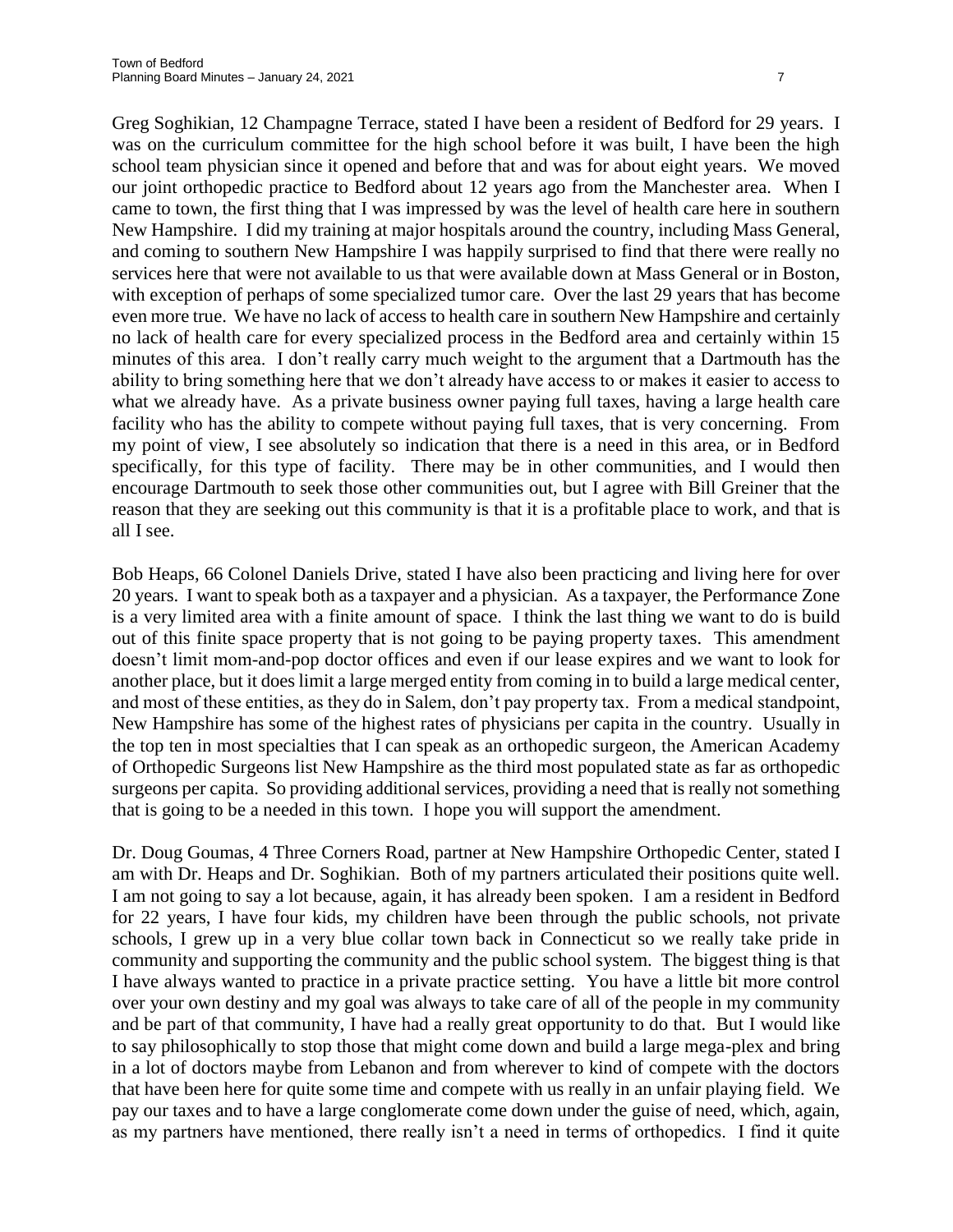egregious based on kind of how I grew up and why I practice medicine in this community. I would like you to take that into consideration for the amendment.

Dan Sterling, 59 Pilgrim Drive, stated I also own my building at 2 Washington Place. I have been a plastic surgeon in the community for coming up on 18 years and in Bedford for 8 years. I just want to echo what my colleagues said about what I believe is the excellent quality of care and value that we already provide our patients here. Dr. Goumas mentioned community and the heart of community physicians is private physicians, not a mega-plex with a rotating cast of physicians. I think world class care already exists in this community, and I think it is very important for all of us to support private physicians. Seventy percent of the doctors in this country are already employed by hospital systems and they want to make it 100 percent, and I think that is very important for all of us to keep in mind. That being said, I feel very strongly about this, I think that there is excellent care and I don't think there is a lack of access.

Nick Vailas, 71 Sandy Pond Parkway, stated I have lived in Bedford for 31 years, I am the CEO of the Bedford Ambulatory Surgical Center that I founded 29 years ago. I am here to support the amendment. There is a bigger story here. We heard about the small hardware stores competing with the big box stores and how hard it is for them and often times in many communities the people who own these hardware stores, the small stores get displaced. These are people who are your little league coach or your CYO coach or people of the community. This is very similar but it is even more egregious. The advantage that a big mega-plex health complex, whether it is Mass General or Dartmouth Hitchcock, they get paid more for services and they don't pay taxes. Think about that. Think how hard it is for someone in private practice to compete with entities that get paid often times many more times than they do and they don't pay taxes. People that are providing the care to you are people within your community, and there is nothing better for a patient that has a relationship or a familiarity with a physician or the health care provider. In my opinion, in 40 years in health care, patients are better off with people in private practice, especially in the beginning. They are in relationships. Often times our physicians here are serving your community, they are covering football games, basketball games, Safe Sports Network, which you have probably heard about. It is supported by our physicians; they offer free first-rate athletic care. These are programs that are being offered from physicians within your community, who literally over time are handicapped in their ability to compete. Let's level the playing field. To Bill Greiner's point, let's all row together. We are not preventing Dartmouth Hitchcock from coming here, we just want them to pay their taxes. Thank you.

Erik Shessler stated I am a pediatrician that works for Dartmouth Hitchcock. I happen to work in the Bedford office in our permanent care office and have been the director of primary care for the Children's Hospital at Dartmouth. I want to talk a little bit about the types of services that aren't necessarily available widely in southern New Hampshire and kind of within the state, and a lot of that has to do with pediatric care, especially pediatric specialty care. CHAD, which is the Children's Hospital at Dartmouth, is the only full-service pediatric hospital within the state and the only one within this area that had kind of that academic component that goes along with it, so when we are thinking about families, we want to be able to provide that primary care within the community to be able to kind of connect that specialty care for those most vulnerable kids and their families within their primary care medical homes, working hand-in-hand to be able to achieve that is just better than what we can do in some other scenarios. This is something that is kind of unique. Currently it would allow us to improve the services that are in this area and to the communities. Our pediatricians work with families, work with the communities, work with the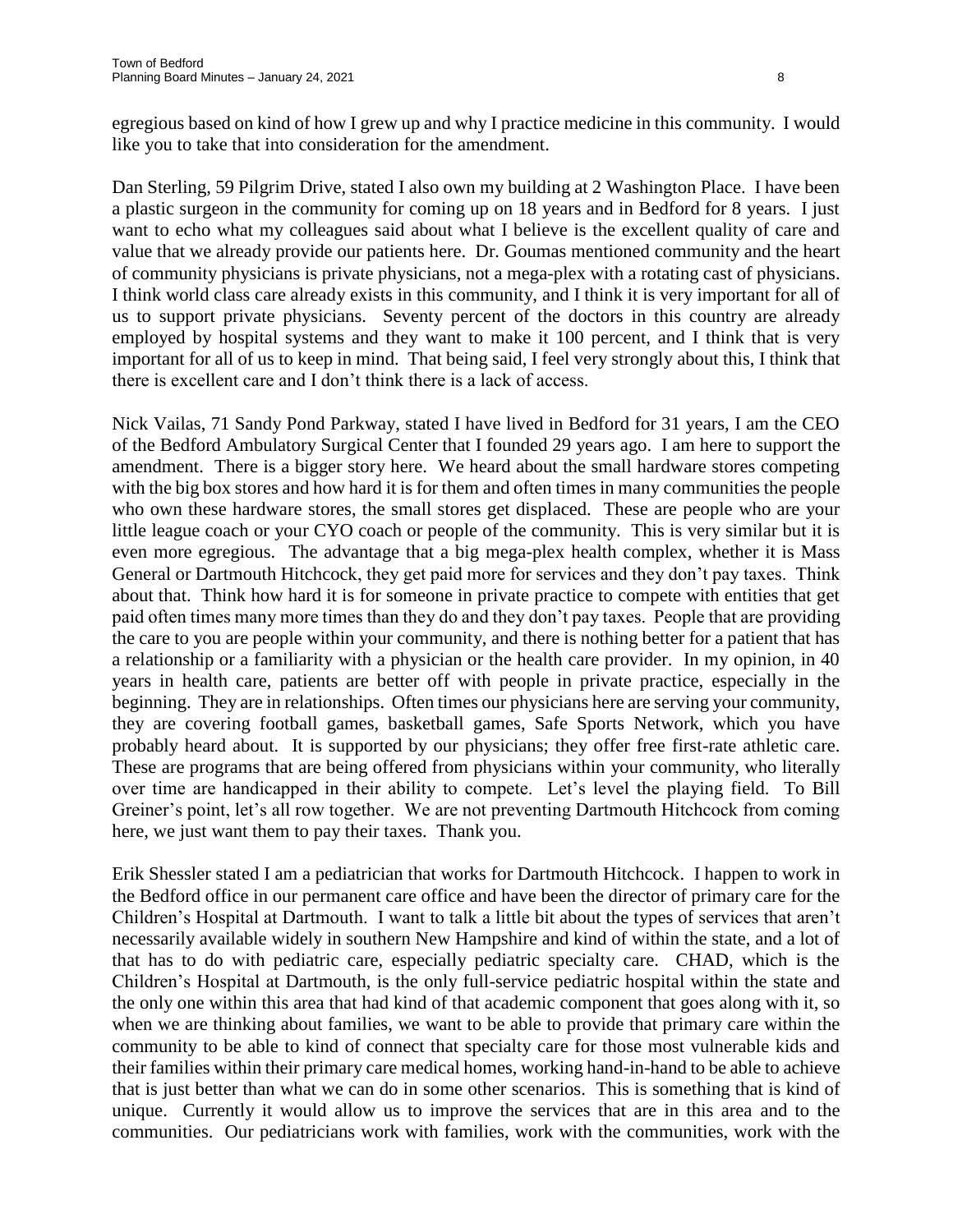sports teams, work with the schools, thinking about how to make sure we get kids back into schools and in the safest manner that we possibly can and continue to have those safe environments for everybody. My suggestion would be to oppose this amendment, and thank you for your time.

Mr. Sullivan asked in terms of medical buildings and facilities that are currently in the Performance Zone, are any of them larger than the 20,000 square feet as proposed in this amendment? Ms. Hebert replied yes; we do have several in town that are larger than 20,000 square feet and those existing medical office facilities would become preexisting uses if the zoning amendment passes and those land owners would need to seek a waiver from the Planning Board if they want to expand medical use in the future. Mr. Sullivan asked but they could stay there? Ms. Hebert responded they can stay there and can exist in their current state. Mr. Greiner stated Mr. Sullivan, you bring up an interesting point, which was the OB/GYN physician, which was the first one to be displaced. We heard from a couple of providers, the first physician, was one of the people that was displaced and where they were in a panic mode ten years ago and needed to find a place somewhere and they asked to come from Bedford, and that is how the TIFF district got started. If they wanted to move that practice out of that building and build a building, they would be able to build a building that would satisfy the practice that she has and be underneath this amendment. It would have no impact. I don't know the size and the space of the gentleman that just spoke is in, but anybody can build 20,000 square feet or less and you are not subject to this amendment. But if there is a grand scheme from Mass General or Dartmouth or somebody else to come here and build this mega-plex, and you are hearing loud and clear the importance of being a good community member, and that means paying your taxes, it means not suing a community because you don't want to pay a \$20,000 or \$30,000 tax bill when everybody else is, if you want to build that and you see that the regulations are tough, this Board has waiver ability, it doesn't need a variance, it is actually the easiest place to get exceptions to zoning and planning regulations. If you were listening loud and clear, come in like a good community member like all of the other folks are, offer to pay your fair share, and I would hope the Board would then listen and be responsive to that. That area of town is much too valuable to go in the other direction.

Mr. Nichols stated I want to go back to the 20,000 square feet. How did you arrive at that proposal as a number? I find it interesting because all of the existing, from my count, medical facilities that are there are already over that. What was the reasoning behind 20,000 square feet? Mr. Greiner responded I mentioned this last time. Any of those from New Hampshire Orthopedics that spoke, they could either stay where they are or they could decide that they don't want to be there and they could build their own building and move somewhere else. They are, I think, the largest independent private group in our region by far. Their space, plus for MRI's, are less space than 20,000 square feet. Manchester Urology, which is the other mega-group that is out there as a private group, when they have done modeling to see what they need it is under that. Most physicians' offices of primary care groups that you are used to have three or four doctors, 1,500 square foot a doctor, or 6,000 square feet, so that is three times what a normal primary care doctor would. It was enough to allow something reasonable, not a mega-plex.

Mr. Nichols stated for the gentlemen that were talking before, you mentioned colleagues. Are all of you colleagues? Dr. Sterling stated physicians are colleagues. We are all in the same community and have been for quite some time.

Chairman McMahan asked if there were any further comments from the public. There were none. The public hearing was closed.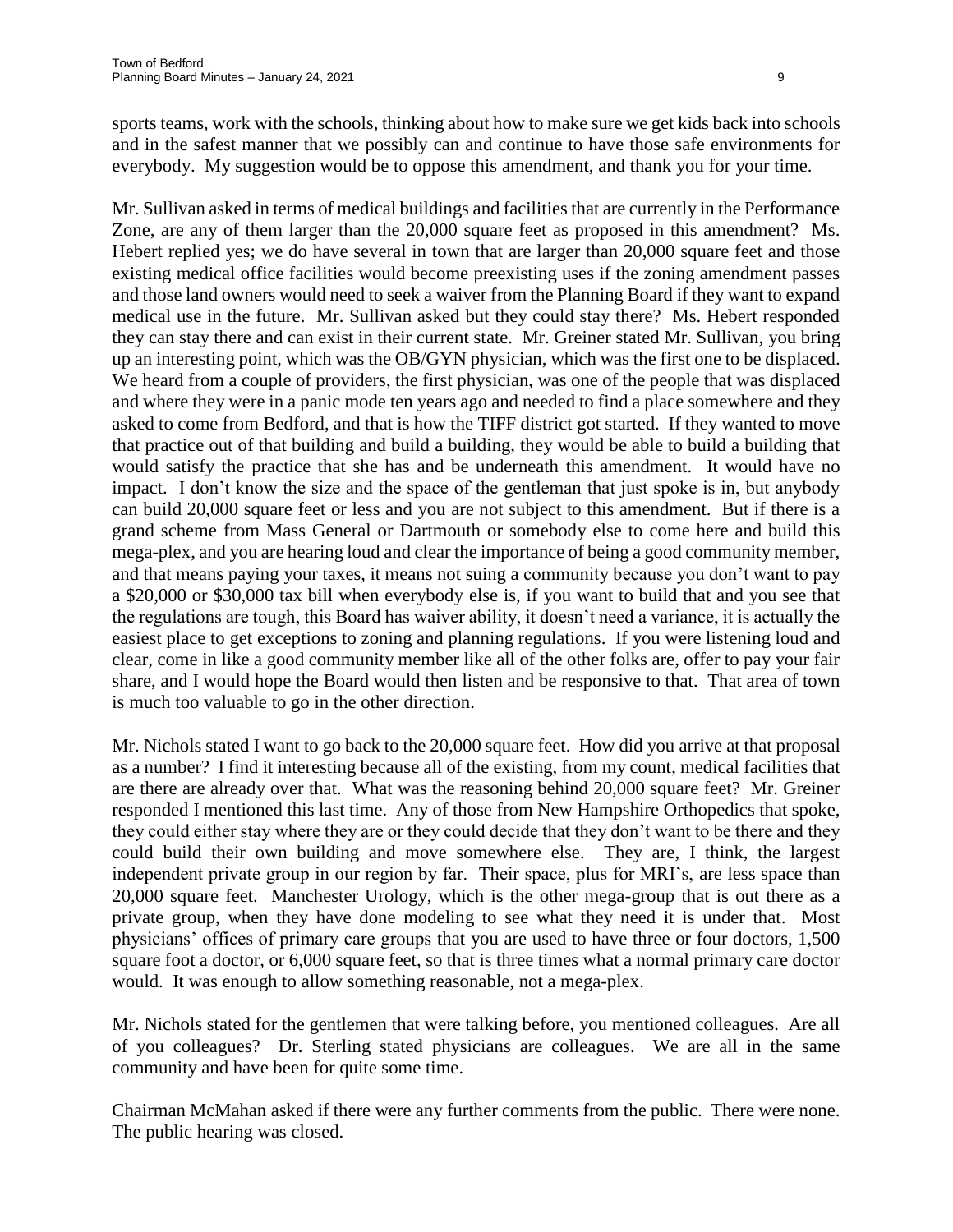Chairman McMahan stated we received 11 emails that were against this amendment, and they will be included in this file.

Ms. Hebert stated I just wanted to explain why I pulled the zoning map up. We have been talking about the Performance Zone, and for the folks in the audience and folks watching at home, the Performance Zone is the area in purple. It runs north to south along South River Road from the Manchester city line down to Bedford's border with Merrimack and it is bound on the east by the Merrimack River and to the west by the FE Everett Turnpike. It is a large area and is by far Bedford's largest commercial zoning district and most flexible zoning district.

Mr. Nichols asked did you say we received emails opposing this amendment? Chairman McMahan responded yes. Mr. Nichols stated I just wanted to make sure that we didn't miss out on it.

Mr. Newberry stated I heard some good points made from the public both for and against this, but to my mind what this really comes down to is basic preservation of the Performance Zone concept and purpose, which is to provide an area of tax base which supports the rest of the town. One of the other points that I have heard this evening, I think they are good points and in my mind that is what it comes down to. This does not prevent medical development but it does give the Town more control over medical development, and I think for those reasons I would be in support of this citizens' petition.

Mr. Fairman stated I have a question for Ms. Hebert and I think I know the answer to this. Why is this amendment only proposed for the Performance Zone and not the other commercial zones? Is there a reason for that? Ms. Hebert responded I did not write the petition or the zoning amendment, so I don't know the answer to that question. Mr. Fairman stated are medical facilities allowed in the commercial zones? Ms. Hebert responded medical facilities are permitted in the Commercial Zone. We currently already have a limitation on the size of buildings in the Commercial Zone to be not more than two floors and there is a size limitation per floor. We are already restricting the size of buildings in this pink area on the map, the commercial zone along Route 101 and there is a small area off from Meeting House Road, and medical uses would also be permitted in the Office District, shown in blue on the zoning map. Mr. Fairman asked so the answer is that there are some limitations on size already of buildings? Ms. Hebert responded yes. Mr. Fairman stated not to this extent but at least to some extent.

Mr. Fairman stated Mr. Chairman, I have had a hard time deciding on this zoning amendment. I have been very concerned. I am very concerned that this change will inhibit the development of good taxpaying office space, space that asking for a waiver is not automatic and people that are faced asking for a waiver may or may not decide to start the process. If we don't go for good taxpaying office space, we really are eliminating one of the few remaining opportunities for development of the Performance Zone. We have already eliminated apartments, there is very little chance beyond Market & Main for significant retail space, so I am concerned about that. On the other hand, I think there a lot of good arguments for it and one of the big ones that pushes me over the boundary into supporting the amendment is Dartmouth Hitchcock's opposition to it. I think that that says a lot to why we perhaps need this amendment. In the end, although I have had a hard time deciding, I will be voting to support the amendment.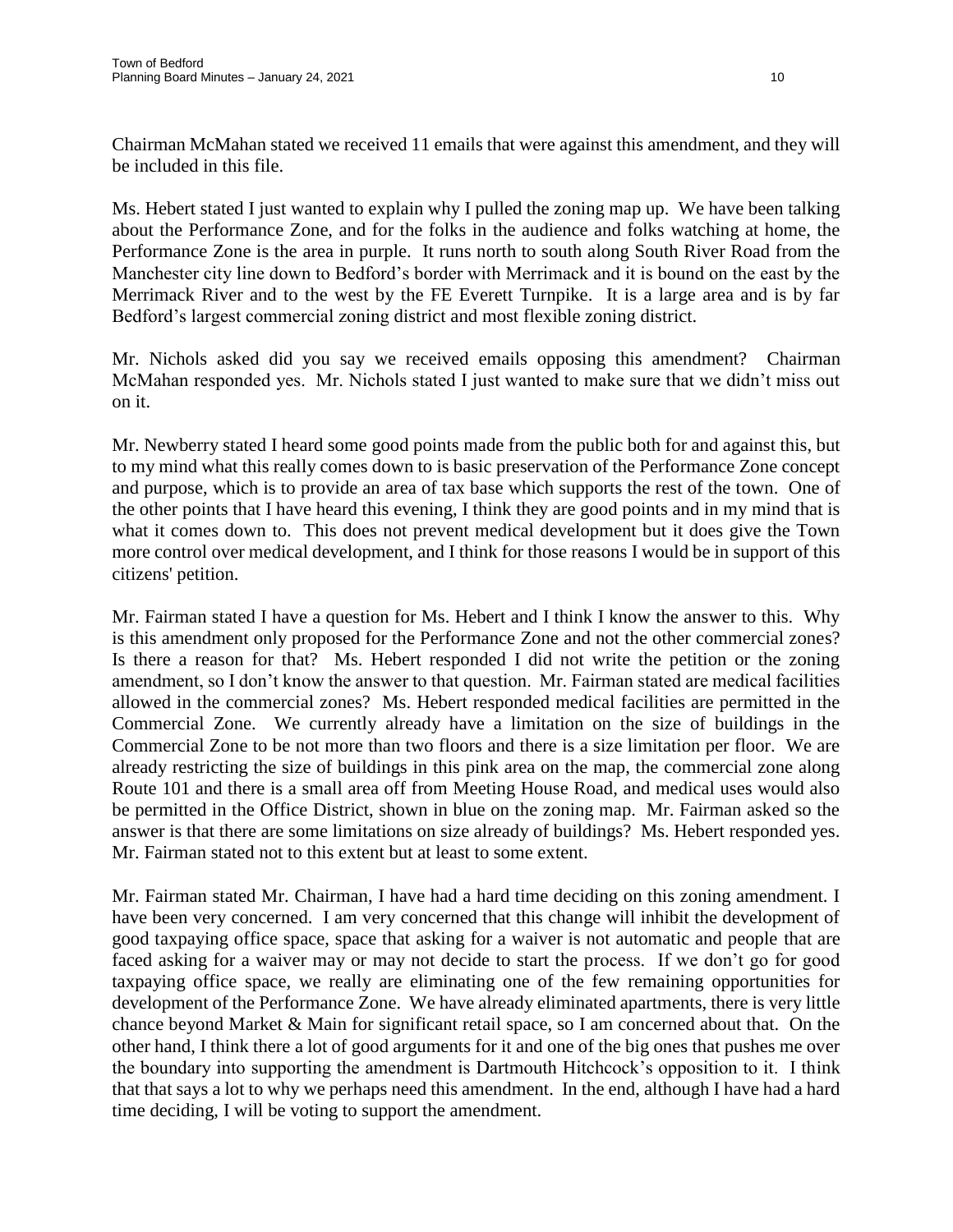#### **MOTION by Mr. Sullivan that the Planning Board support the citizens' petition zoning amendment on the upcoming ballot. Vice Chairman Duschatko duly seconded the motion. Vote taken - all in favor. Motion carried.**

Chairman McMahan stated for the members of the public who are still here. That motion just simply says that the Board does support it but it still will go on the ballot and the people will be the one that will make that decision. When residents vote on the ballot, they will see the Planning Board's recommendation, but it doesn't mean that it is a foregone conclusion. It is advice to the public but the public makes the decision. Ms. Hebert stated yes.

**2. ER Bedford, LLC c/o Encore Retail, LLC (Applicant & Owner) – Final review of the traffic impacts and final approval of the traffic study and off-site improvement plan, as a condition of approval for the November 8, 2021 Planning Board Approval for a mixeduse development at the Market and Main site, with 24,178 SF existing and 174,000 SF of additional development, including retail, restaurant, office and hotel uses, located at 125 South River Road, Lots 12-33, 12-33-1 & 12-33-2, Zoned PZ.**

Bob Duval of TF Moran was present to address this item on behalf of the applicant. In preparation for this meeting we submitted a final traffic study dated January 3, 2022 to the Town that has bene reviewed by the Town's reviewer, Ms. Bousa of VHB, and I am going to read from her review of that. She says "The latest analysis in the traffic study address the comments previously provided by VHB." Basically what that is saying is that they agree with the traffic study. She is making a note about recommending some things in the traffic study that might make them better, which is reversing the phasing of the eastbound Kilton Road approach and reversing the phasing of the Meeting House Road eastbound. It is a technical adjustment that would be made to the signal operations, and we agree that these phasings can be made without detriment to the Town and it may even work betters. We support that, and I would say that we are in entire agreement, ourselves and VHB, in regard to the traffic study.

Mr. Duval stated what Ms. Hebert has done in her staff report is she has sort of gone backwards in time and reviewed very succinctly the history of the project and where we are traffic-wise. In that is a list of the traffic mitigation that is already in place as everyone is well aware out there on the corridor, which was extensive. It included a new right-turn lane at the main intersection, timing adjustments to the entire corridor from Meeting House Road all the way up to Palomino that is in place and I think having a very significant positive effect, timing adjustments throughout the corridor, median islands at the Whole Foods right-in, right-out driveway, which has helped channelize traffic there more safely, modification to the Cold Stream Office Park both north and south driveways to provide a single point of access for left turns, which is also a beneficial improvement, Upjohn Street was milled, shimmed and overlaid with new pavement and a new sidewalk, new pedestrian crosswalk is installed at the main site intersection, a fair share roadway payment on top of that all totaling well over a million dollars, and that is all in place. What is being proposed as mitigation as a part of this final traffic study is new timing and phasing adjustments, which I just talked about, and that will with current traffic volumes and with approval of the project, further improve and mitigate the operation of the corridor.

Mr. Duval stated I would like to spend a little time going through the rest of Ms. Bousa's memo, and I think the best way to do that rather than just read the words, is show some slides that I have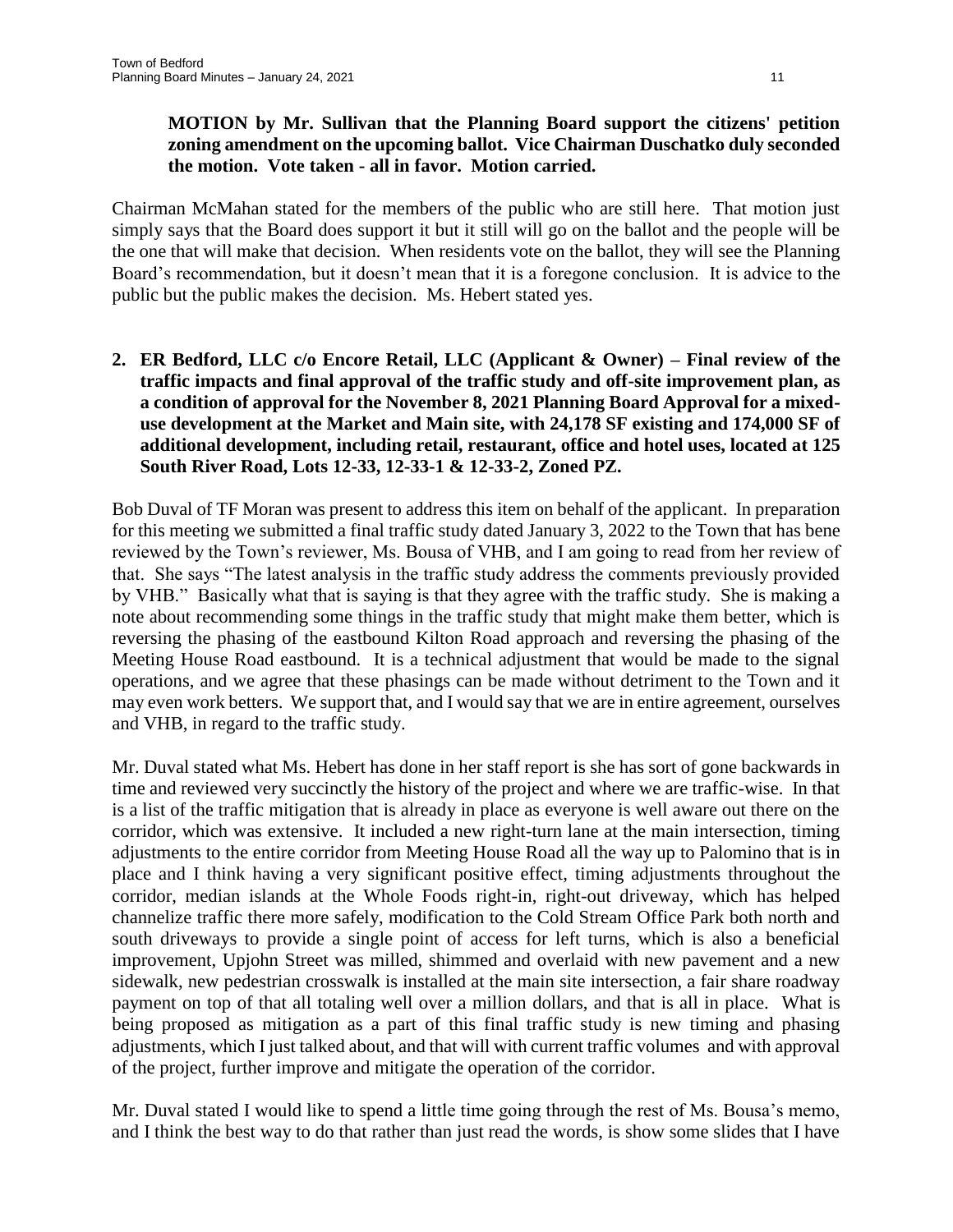prepared to illustrate what is being talked about in the rest of her memo. The first thing is just a comparison for a sake of context showing in blue what was previously approved for Market & Main site traffic and in green what is being proposed now. In round numbers what is being proposed now less trips in the PM peak, less trips in the Saturday peak than before, and by and large, as Ms. Bousa points out, there was were some 300,000-odd square feet originally approved and now it is about 200,000 square feet, so a large part of that is just the downsizing of the development. What is posted now is a snapshot of overall levels of service, and you can see that the corridor, as a result of the TIFF improvements and the recent improvements that were just completed as a result of Phase 1 of this project, are generally favorable. Kilton Road is pretty busy so that intersection and 2032 PM conditions will run at a D if this project is approved and built. These are build conditions. The green represents the build condition, the A represents what was approved previously. So it is a little bit better at Kilton Road and the current build condition then was originally approved but you will see actually on some of these, and you will see on others, some of these flip around and that is just because the intersection is on the cusp of a C or D or a D or an E, so minor changes in volumes will flip it. It doesn't mean it is substantially better, but I guess the point that I would like to emphasize is the health of the roadway in this corridor overall. D or better is considered acceptable, E is where you start approaching capacity and Kilton Road is at that point, as a result of back-on traffic and not as a result of the new development, which has only a marginal affect there. Posted now shows the same thing on a Saturday, Saturday being a lot of retail in this corridor. You can see things are a little more approaching capacity, where some B go to C and C go to B, but overall favorable levels of service. Vice Chairman Duschatko asked do you happen to know what time of day this picture was taken? I was looking at the parking lots of the Bedford Mall being basically empty and the Hannaford's area being filled. Mr. Duval stated it looks like the heavy shadow line is on the north side of the buildings, so I would say this is midday. I don't know if it is a Saturday or Sunday, it is a Goggle image. Ms. Hebert stated it looks like mid-day because the office parking lot is full.

Mr. Duval stated here we get into the comments that Ms. Bousa is making. She is just wanting the Board to understand what impacts will be like on this intersection. The first one here, this is the southbound left on a Saturday, which actually is the peak traffic into this site, what affect that will have on the southbound left. This shows 2032 conditions; 2032 is ten years out, ten years of continued growth at 1 percent per year, so there is a big growth in background traffic that you are seeing here. That results in the queues lengthening from what they are today. The 95<sup>th</sup> percentile queue is the one that is usually talked about in design of storage bays and so forth and that represents the length of the queue that is exceeded only 5 percent of the time. Ninety-five percent of the time it is that length or less, and remember these are peak hour conditions and in this case peak hour 10-year out conditions, and the peak hour in traffic analysis is really based on the peak 15 minutes within that hour. So there is a lot of conservatism built into a  $95<sup>th</sup>$  percentile number; it is exceeded only 5 percent of the time in the peak 15 minutes of the peak hour and in this case, ten years out. Mr. Newberry stated I am missing something in this graphic. I am seeing two queues but they are in the northbound land not the southbound lane. What am I missing? Mr. Duval responded what this is showing is the effect on the yellow lane, that is the length of the lane which is 275 feet to here as shown, and then the arrow is pointing backwards because the cars are backing up in that lane but it was just too much to put both of these bars in that lane or you wouldn't be able to read things. Mr. Newberry asked so what that is actually showing then is that the blue line at some points you will have potentially what may be two vehicles not able to get into that left-turn lane. Mr. Duval responded right, and that could cause some temporary blocking of the southbound lane, and the blue is the no-build case, which is current conditions, the green is the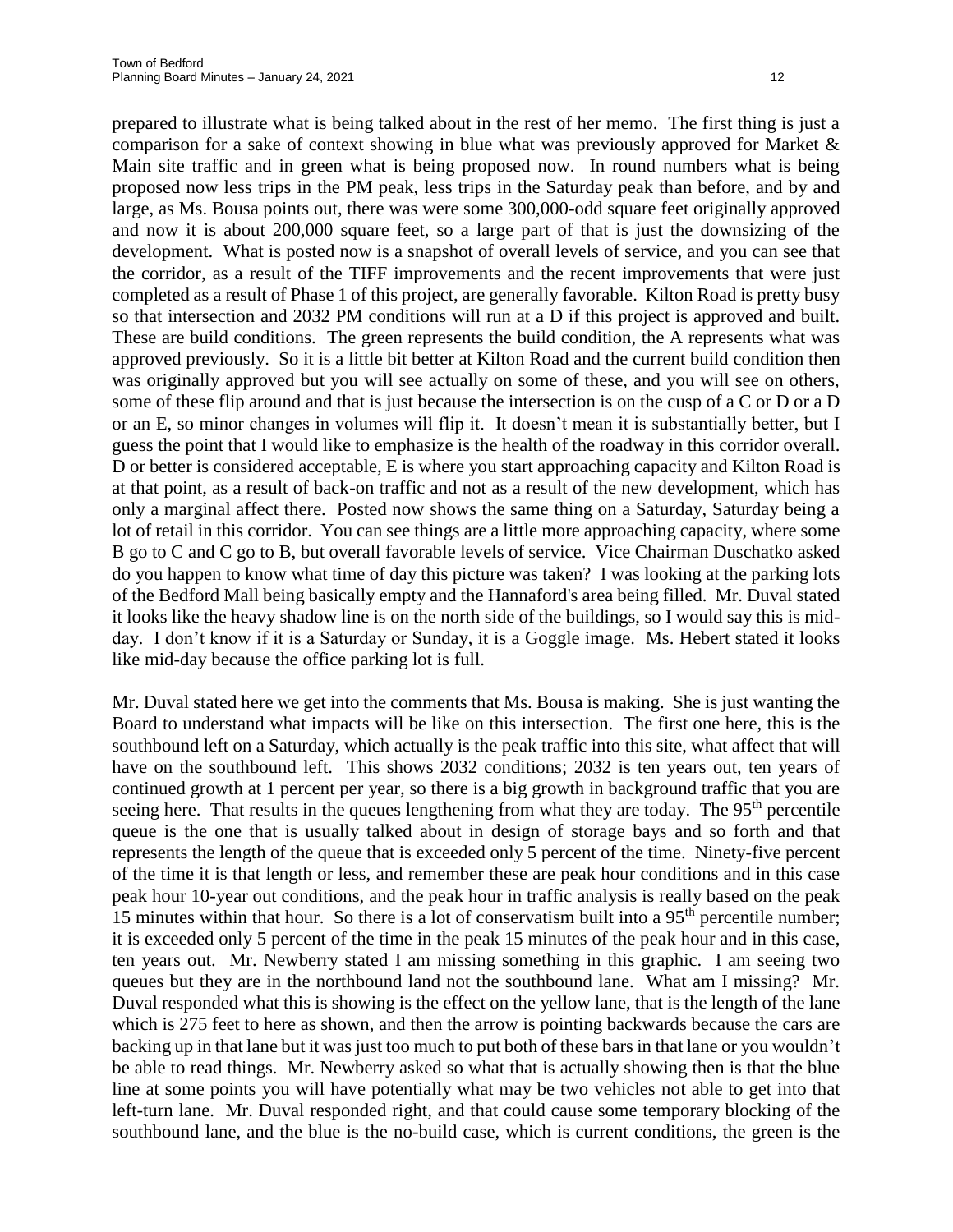build case and what that represents is actually the timing that is out there now is based on the original approval of 2017, which projected forward traffic conditions. The green is based on 2019 – 2020 counts so it is a more accurate representation of actual traffic out there, plus the impact of the build, so the signals are actually optimized to be working better and that is why the green is a little better than the blue. Mr. Newberry asked so the improvement is the result of timing signals in the area. Mr. Duval responded there were signal adjustments up and down the corridor. The whole corridor is coordinated so you can't say it is just this one is timed better. It has to do with progression along the whole corridor, but it is a result of timing improvements collapsing that queue a little bit. That is saying that the  $95<sup>th</sup>$  queue is about one car over the line and that is on a Saturday where it is greater in the PM it's less, and the average queue, which is also another important number, is 225 feet which is this shorter arrowhead here. The blue represent was approved by this Board in 2017, so at that point, the Board understood that there might be another car beyond the end of the storage bay that would be there in future year peak hour conditions.

Mr. Duval stated the next slide is a similar slide and this is showing another area of concern, which has been the northbound queue and, again, the arrows are pointing south because the cars are backing up in that direction, the 95<sup>th</sup> queue is about 500 feet, which brings you about to the bridge so it doesn't really block anything other than Upjohn Street which is blocked in any event both in the original approval, which is identical in the build and approved condition, and the queue is another two cars longer in the 95<sup>th</sup> percentile. But in terms of average conditions, it is the same as what was previously approved by this Board at the  $95<sup>th</sup>$  percentile, which just means there is a little more variability in these numbers, it extends a couple of cars more, but it clears every cycle and the level of service is favorable. Mr. Newberry asked does this assume Phase 2 is complete also? Mr. Duval responded these build queues are full-build. Mr. Newberry asked it would include the hotel and the office building? Mr. Duval responded including the hotel and the office build. We are calling it the traffic Phase 2, which is everything, it includes the hotel and the office. We didn't want to do separate analysis for Phase 2 plus the hotel, Phase 2 plus the office building, so it assumes full-build. It is not that we are afraid of work, but I should point out that even this one analysis the traffic report runs to 620 pages. There is a lot of intersections, a lot of analysis, so we don't want to cut the dust too fine.

Mr. Duval stated in this case here we are looking at the third area of concern, which is backing up along the ramp. In the original approval, this is the blue queue, we showed it about 1,000 feet long, full-build, which still worked because it didn't block the Route 101 westbound lane but it was substantially longer than what we have now. Part of this is because the queue detectors were put in as part of the first phase, so they are working now so what that does is that it triggers the signal to clear this if it does back up that far. As a practical matter, and I go through there a lot, I have not seen a stopped queue go back that far, I have never seen that. Generally speaking, what it is is a slowdown and a rolling queue that approaches this here as shown. There are three factors here: the first is that the queue detectors are working and the original model, which was done with a 5-year-old software program, it didn't model queue detectors very well, the new version does, so I think we are getting a more realistic evaluation of the length of that queue. Also, in the intervening time we had assumed there would be a lot more exit ramp traffic going to this development than is actually turn out, we are seeing more South River Road traffic entering and exiting than we are off ramp traffic exiting and entering, and in conjunction with VHB, we agreed that we should use the existing traffic patterns and apply the future trips more or less in proportion to what existing traffic is doing out there and that is showing less demand on the ramp and therefore less queuing. Two reasons in the other intersection the better optimization of the timing we are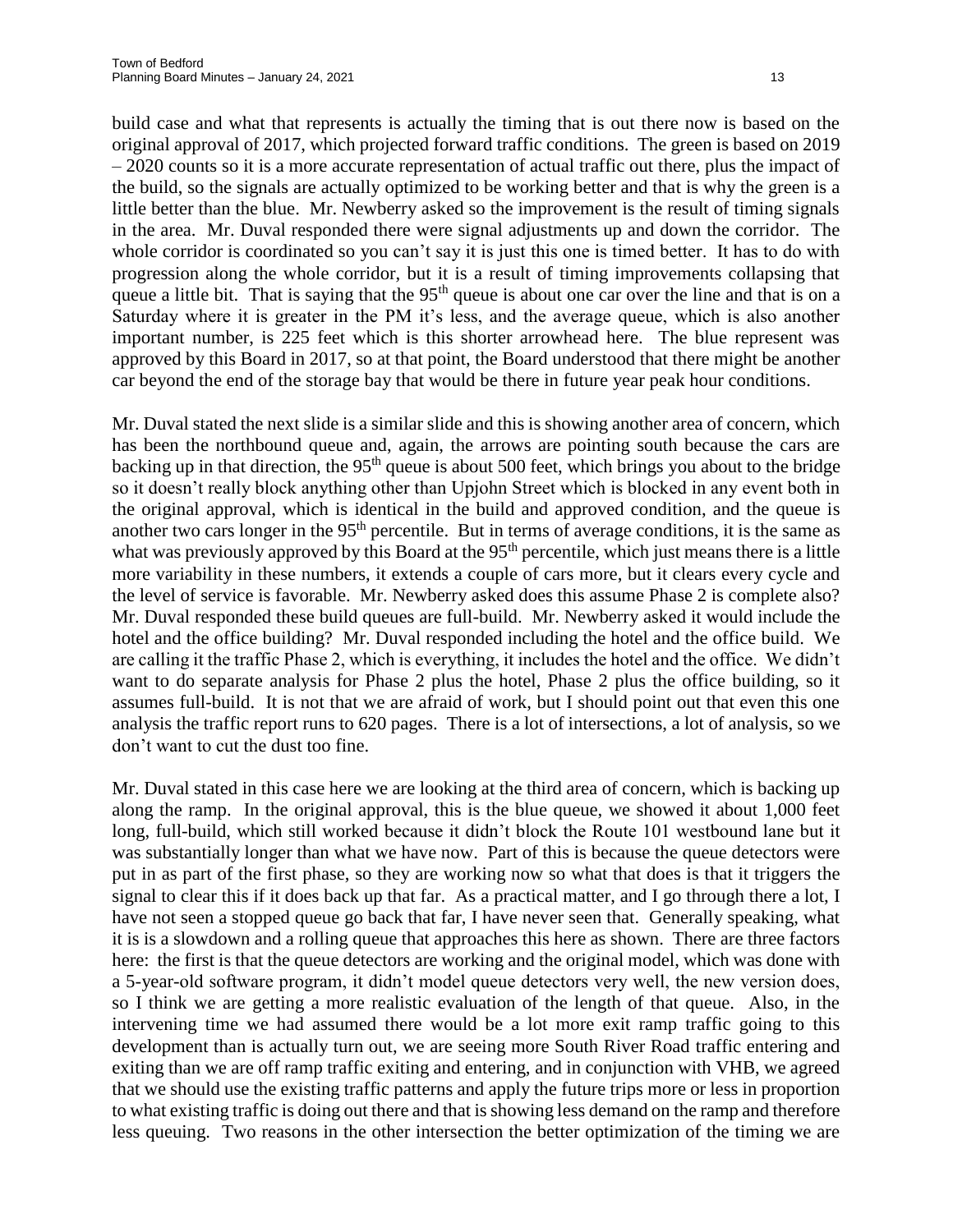getting a dramatic improvement here, which obviously DOT will be much more comfortable with this result than they were with the previous result but they did approve the previous result too in 2017.

Mr. Duval stated switching to the inside view here, the no-build condition shows the blue cars, which is basically length of queue, represented by little rectangular cars, backs up just about to the loading area of Trader Joe's, and the 2032 conditions, with maximum traffic out on South River Road, it will add two to three more cars to that queue and the loop here is adding another car to that queue and this back driveway, which also will be in full operation by then, is adding a couple of more cars to that. You can see that there is not significant difference between the build and nobuild cases currently. Chairman McMahan asked did you make an assumption that people who are not going to take that far right-hand lane for a right-turn? In other words, did you worst case this then? Mr. Duval responded what happens is once the queue gets that long, it actually blocks this lane here, so this lane actually clears, this lane blocks, and right-turning traffic has to wait for the signal to change for this queue to clear for them to get in and get out. But the overall delay, evening accounting for that is favorable on that right-turn movement. Mr. Fairman asked what time is this one? Mr. Duval responded weekday PM. Mr. Fairman asked it is not Saturday? Mr. Duval responded where there is less traffic than on a Saturday. The other thing to remember is that right-turning traffic as shown, once I get used to the site, will realize that they also have a right-turn exit at the Whole Foods right-in, right-out, that if your destination is northbound, you are really better served to go that way than you are to go back through the signal. Mr. Newberry stated this is a 10-year out projection condition. Mr. Duval responded a 10-year out projection. Mr. Fairman stated I am very surprised by this one. I would have expected the internal traffic around The Friendly Toast to be considerably worse than just adding one more car with the hotel and everything else happening. It is what your study shows; I was just surprised. Mr. Duval stated remember this is PM, but to your point, the Saturday is not a lot worse, but you could see it as worse. The other thing that is happening too is that the center of gravity of the development, remember isn't just a gravel pit in full-build conditions, there is a large parking lot back there and there are other uses that are farther east and a lot of those people will be coming up this way on the north driveway and either making a right-turn out or a left-turn from there, so that takes some of the strain off from this here. Right now this is pretty much the only way out because even for people who do come up this way either from the Whole Foods side or from the parking in the rear, that is a better way to go. Mr. Fairman stated Saturday begins to show the queue I would more expect. Mr. Duval stated if you were to more conceptually considering this as really the main way out now, that queue and some of this queue and this queue would be what it would be under fullbuild conditions if that were the only way out. Mr. Fairman asked did you look at what Upjohn Street would look like at this point coming out? Mr. Duval responded there are some right-turns coming out of Upjohn Street and we did analyze it but we have not focused on it as a point of concern because it hasn't been identified as Ms. Bousa as a point of concern.

Mr. Duval stated that is just a visual depiction of the second page of Ms. Bousa's memo. As I pointed out, she has identified these issues. She wanted these issues to be brought to the Board's attention, that is on the second page of here memo, and I'm not going to go through them again because I think questions we have covered in enough detail. That brings us back to the first part of Ms. Bousa's memo, which is we at TF Moran and VHB are in agreement that the traffic will work, will work safely, will work effectively and the impacts are not significantly degrading the intersections as I have showed you in that first couple of slides comparing the LOS's, build and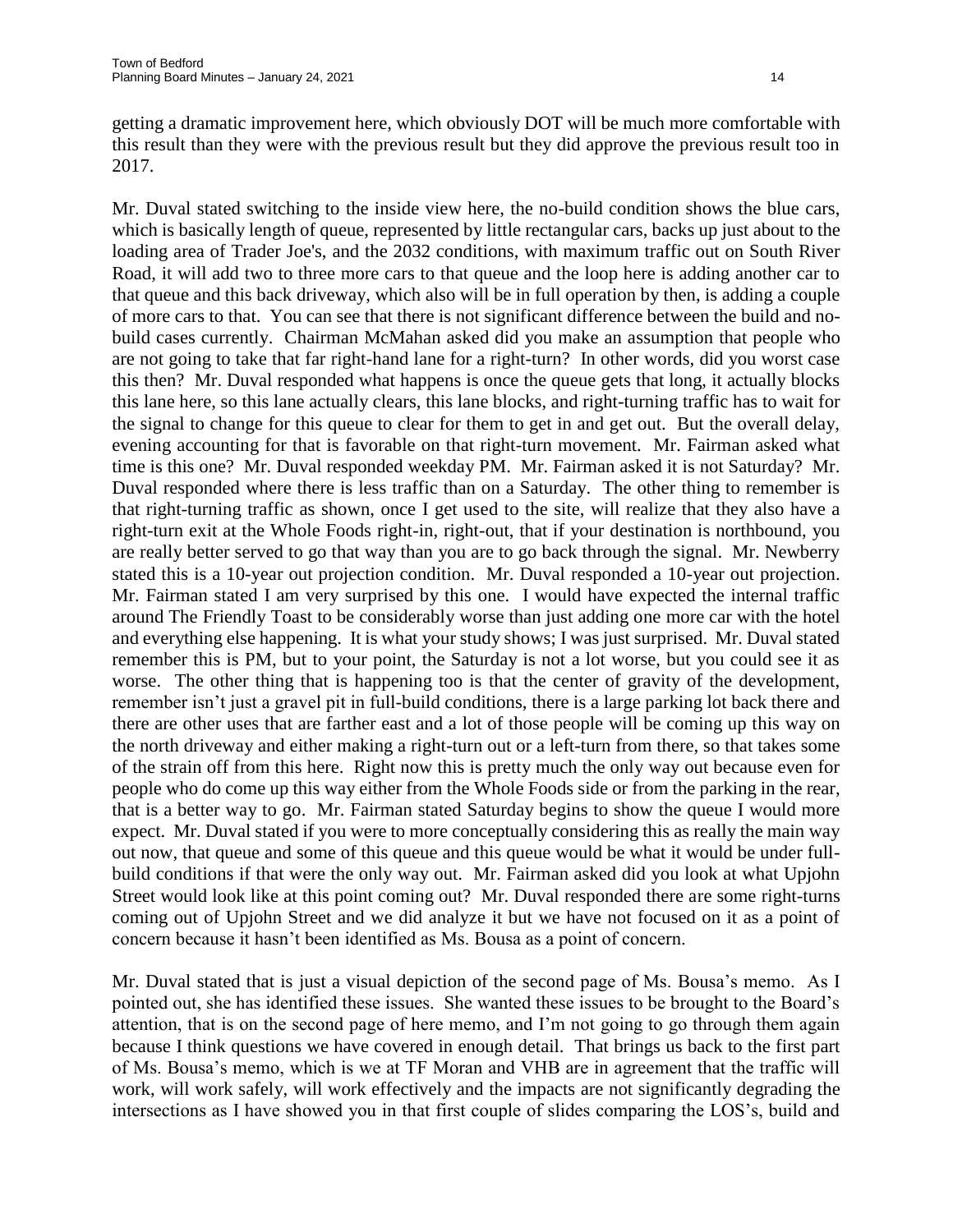no-build. Maybe equally significant is they are comparable to what this Board approved originally in a full build-out scenario.

Mr. Fairman stated thank you and great presentation. Just a comment on timing adjustments. Light timing is an ongoing effort. Is that right? It is not a difficult thing to do, it is not a major effort to change the timing, and in any major development like this, don't you expect that over maybe at the end of the year or whatever that there would be some correction in the timing. Mr. Duval responded yes, that is true. Busy corridors, like South Willow Street in Manchester for example, Brown Avenue, lots of others in this area, it is done almost on a routine basis and usually by complaint actually. Mr. Fairman stated on Route 101 they have made some changes this year, particularly at Meeting House Road, so my point is that the fact that there are some adjustments that will probably go on, it is not going to end today, as traffic dictates. Chairman McMahan stated Mr. Fairman asked a good point. There probably will be small, minor changes and in the agreement I believe is that Ms. Bousa and Mr. Duval will get together and then it will go back to staff for approval, so they won't be coming to the Planning Board for small things. Mr. Nelson stated just to kind of clarify that; every great plan usually survives the first day of reality, so to that end, once these buildings start to come online and we start to have the actual, I think it is in here, but maybe a little bit of color on how we will go back and look and monitor and continue to be in a position to modify it as we learn things and see peoples' behavior is different than the model let's say. Mr. Duval responded what usually happens with a development of this type, is that a timing plan is prepared that uses the opening year, you don't do a timing plan for ten years out, that is just a reference point, so you can see how traffic behaves over time, but for the opening year for which your counts are generally speaking within a couple of years old, so they shouldn't be as far off as these were because the timing plan that is out there now is based on 2015 counts, 2017 approval, 2015 counts, so it is actually seven years old. So it is not surprising that it is time for an update out there in that corridor. When this project is ready to open, there would be a new adjustment based on this data that would bring it forward five or six years. Then if there are followon phases, such as the hotel and the office, then typically the Town would ask us to review the new traffic with current counts and the fairly nominal impact of these added pieces, then there would be another adjustment. It is an ongoing process with a phased project, but typically the project sort of does all of the homework and offers up a timing plan to the community and then the community, which owns and operates the roadways, takes it from there. Ms. Hebert stated it is a set of engineered plans, the timing adjustments, and it is something that Mr. Duval's office would generate, the Town would review and approve, and a third-party contractor would implement those timing adjustments along the corridor. Mr. Nelson stated I appreciate that clarification. The important element of this is it is an evolving and learning approach and as reality in the model can come together that makes it more valuable.

Ms. Malcolm stated I was just wondering if you had plans at the moment to plan for changes seasonally. In the Christmas season the traffic pattern is going to be a little bit different, I would expect. Are you going to change the lights, the timing of the lights then, or do you have any plans to do that? Mr. Duval responded no, actually the timing sequence in this case is based on December counts, as is the plan that was provided originally in 2017. That is the purpose of the seasonal adjustment to traffic. You do your analysis for the worst case or the busiest month, which in this corridor is December. Ms. Malcolm stated I wasn't sure because we look at all of these pictures where we see stuff at the Market & Main development. Doesn't the driveway go through into the next shopping center? Mr. Duval responded out the back. Ms. Malcolm asked and ultimately feed into Kilton Road? Mr. Duval responded yes. In the analysis it was agreed, actually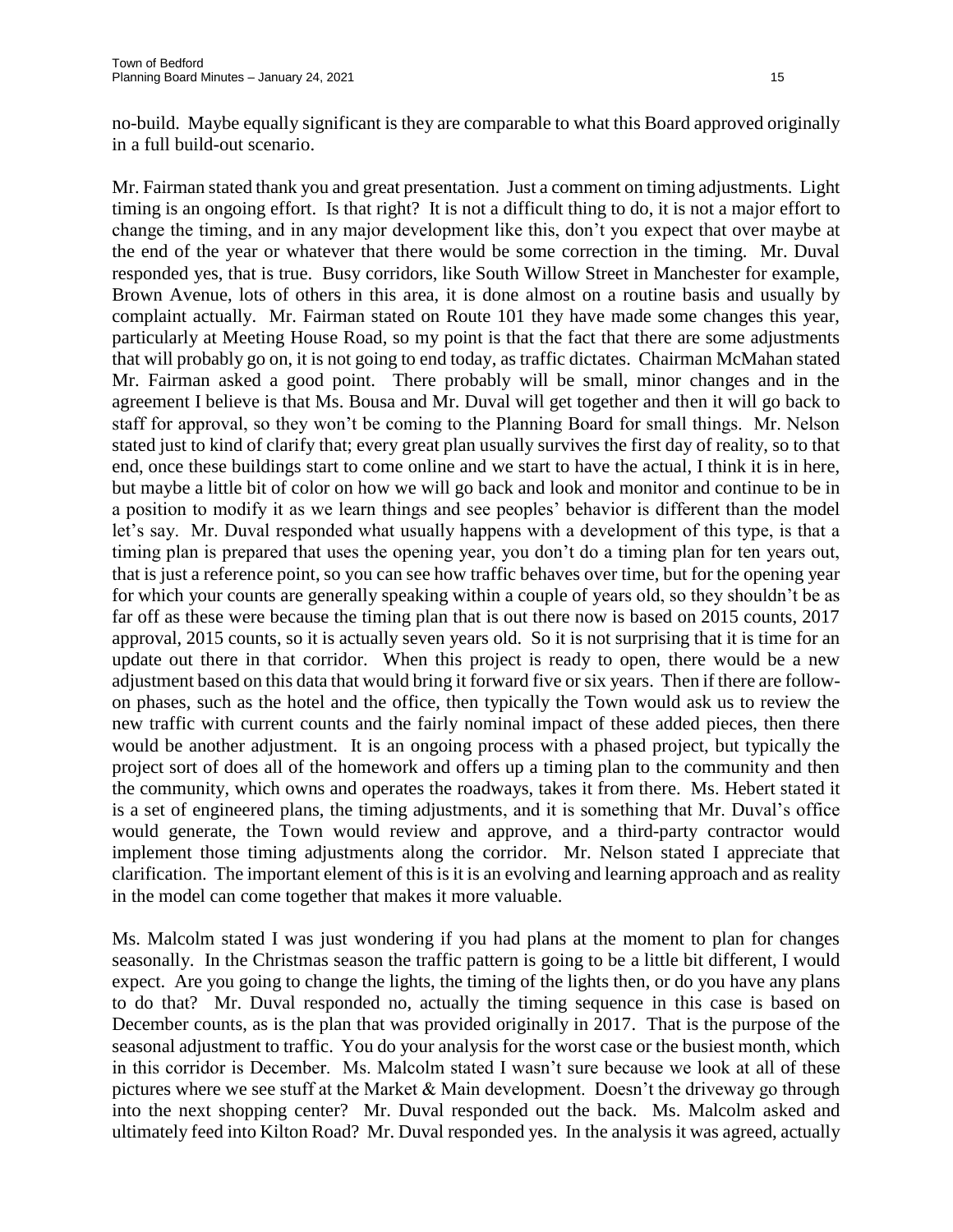at the first analysis and the first approval, that we wouldn't count traffic using that back driveway just to be conservative and make sure that all of the traffic was captured going in and out the front, but it did include Upjohn Street, the signal itself and the Whole Foods right-in, right-out, but none was assumed to go out the back. A lot of the trips that are going to and from Market & Main, I think are actually going to be generated by the apartments back there and people who need to go to one of the stores in the Bedford Mall and say I am also going to go to the sporting goods store at Encore, so there will be some back and forth. Ms. Hebert stated the signal adjustments will take into account the whole northern portion of the corridor. It doesn't stop at the driveway for Market & Main, it continues north all the way to Palomino Drive.

Chairman McMahan asked for comments or questions from the audience. There were none.

**MOTION by Ms. Malcolm that the Planning Board accept the results of the final traffic study and determine that the applicant has satisfied Condition #10 from the November 22, 2021 Site Plan approval for the Market & Main development, with the following precedent conditions to be fulfilled within one year and prior to plan signature, and the remaining conditions of approval to be fulfilled as noted:**

- **1. The applicant shall provide a final off-site mitigation plan that includes the recommended signal timing and phasing plans for the build-out of the project, including operational results summary tables. The final plans and supporting calculations shall address the comments in the VHB review memo dated January 18, 2022, and shall be approved by the Public Works Director.**
- **2. The applicant shall provide a financial guarantee for the completion of the signal timing coordination and adjustments, in an amount to be approved by the Public Works Director.**

**Mr. Fairman duly seconded the motion. Vote taken - all in favor. Motion carried.**

# **New Business:**

# **1. Amber Bedford Associates, LLC (Applicant & Owner) – Request for Site Plan Amendment Approval and a waiver from Section 275-65(D) of the Zoning Ordinance for two dumpsters without the required landscape screening at 10 Iron Horse Drive, Lot 35- 13, Zoned PZ.**

Attorney Andrew Prolman of Prunier & Prolman was present to address this request for site plan amendment approval and waiver on behalf of the applicant.

Attorney Prolman stated we have a couple of proposed tweaks to the approved site plan. We have a very simple request for the Board tonight, and it occurred to me that as this building is used by tenants and tenants may be expanding their employees or maybe new tenants come in, I may be before you every couple of years to just tweak the plan a little bit and move things here and there, and that is exactly what I am doing. As the existing four tenants have moved into the site and are using the site, they have asked the owner if they could move around some dumpsters, and that is all we are really doing here tonight.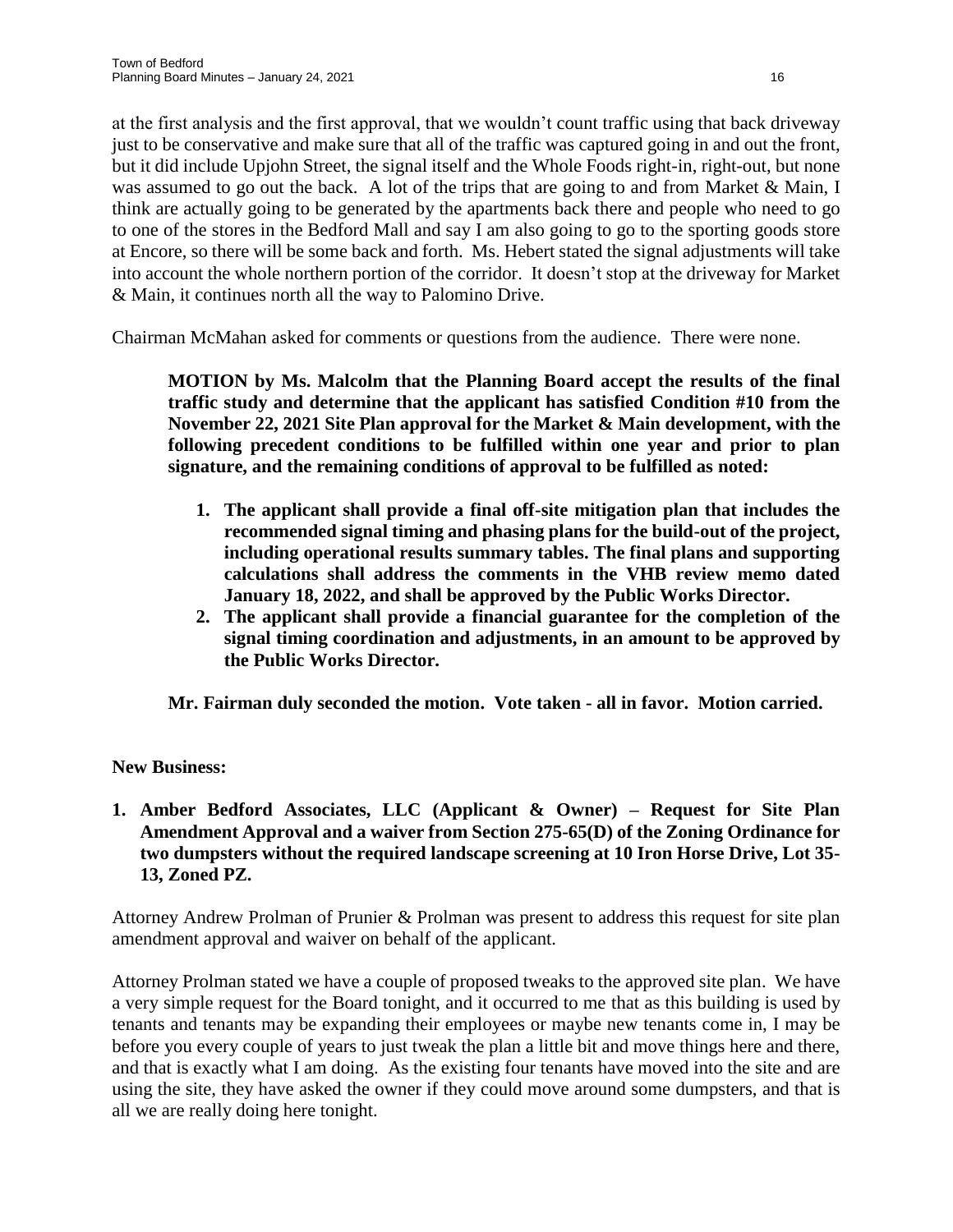Attorney Prolman continued Eastern Automation, which is Tenant A, originally, we had a dumpster in this corner, and I took a drive by today and they actually have a table and chairs out there for lunches and what not, and I assume they didn't want a dumpster right next to where they go to have lunch. They are proposing to move that dumpster to within the loading dock area as shown on the posted plan, and that is one of the requests. There is another request for Tenant C, they find that they need an additional dumpster. They already have one dumpster tucked into the corner, as shown on the plan, they have requested of the owner if they could have another dumpster in this location, and, again, these dumpsters will be screened with fencing with the screened slats all around them. Our final request is to move this dumpster in the corner to push it to the other side of the drive aisle; if anyone has been out there, they haven't actually installed that, and it makes it much more accessible for the trucks, makes it much easier for the trucks to come and go, grab the dumpster and then back out. That is the request to the Board tonight.

Attorney Prolman stated the request comes with the waiver of the landscaping around the dumpsters. I will tell you that I think that request makes sense for the dumpsters located in the loading dock area, and I will tell you that I agree with Ms. Harris that the waiver request doesn't make sense for this dumpster area, it is all topsoil around this area, it doesn't cost a lot, so we would withdraw the waiver request. With respect to this particular dumpster, which is for Tenant D, and it is right on the Heritage Trail, and it make sense to screen that one and it is not hard to do. But we are requesting a waiver of landscaping within the dumpster just because it is all asphalt right now. There is some screening along Iron Horse Drive along here, and, again, it will be fenced in with the slats. That is the request to the Board.

Attorney Prolman stated if I may go further than that; right now we are requesting one dumpster right here, as indicated on the plan, for Tenant C, and as I took a drive to the site today, I noticed there are actually two dumpsters out there. I would ask the Board, would the Board entertain us to have a second dumpster right in this area, right next to each other for Tenant C? There is one out there today, it would be fenced in with the slats so we are trying to hide it as best we can. The need is there, these aren't large dumpsters, they are relatively small dumpsters, so if the Board is willing to add a second one right in here for Tenant C, we would appreciate that so we wouldn't have to come back. It is a minor deviation from the application, and if the Board doesn't feel like they can do that give what was presented, that is okay, I get it, but I am making that request to the Board tonight.

Ms. Malcolm asked are trucks going to have difficulty getting to those dumpsters because you have a loading dock there? Attorney Prolman responded they don't use that loading dock. Right in this area is kind of a canopy loading dock that they get to use, and then they also have access to the loading dock right in here as well. There are two overhead doors right here that they don't use anymore.

Vice Chairman Duschatko asked what is going to happen to the existing dumpster in the corner? Attorney Prolman responded that one stays. Vice Chairman Duschatko asked so they will have three? Attorney Prolman responded to be honest, that is fenced in with the slats and it appears that they are using it as a pallet dump, not so much a dumpster. Vice Chairman Duschatko asked would it help anybody if he does a quick recap of what is going on? The Board was good. Mr. Fairman asked they are adding a request to a report? How does that happen here; how do we document that by adding one more dumpster? Attorney Prolman stated I apologize for bringing this up today, it just occurred to us within the past hour. Mr. Fairman stated I don't have a problem with it, I just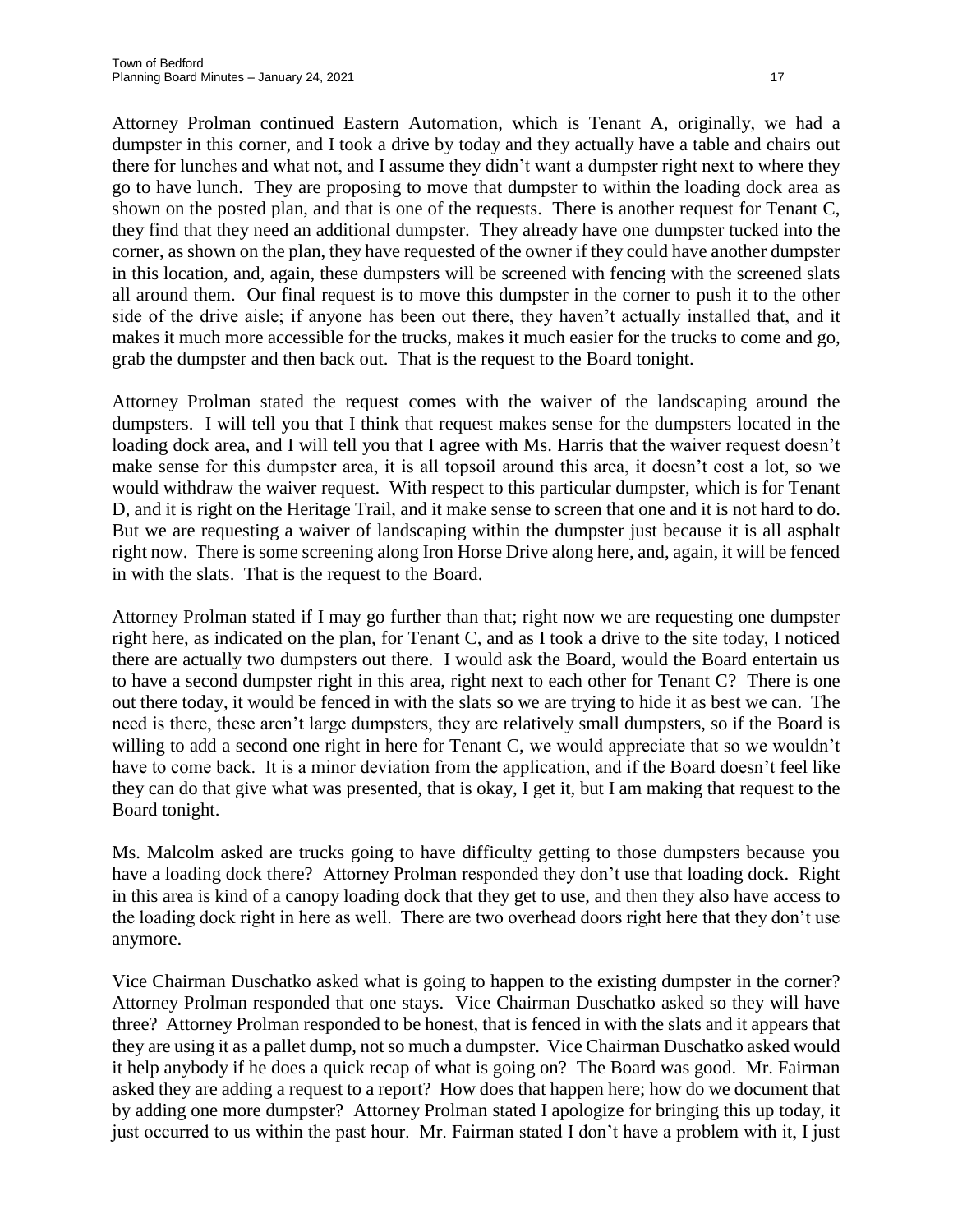want to know how we are going to make sure that we document it correctly. Ms. Hebert stated for the waiver, the request would be to allow for no landscape screening of the dumpsters proposed to be located in the existing loading dock areas as described by the applicant, and that would include the additional dumpster. And I would just like to consider it a larger dumpster enclosure and you would have two containers within one dumpster enclosure. Does that make sense? Attorney Prolman responded we would appreciate that.

Mr. Newberry stated the proposed location of the dumpster on the west side, where is the access to that? Attorney Prolman responded it is there today. Mr. Newberry stated I don't mean so much for removing the content as building the content. Where is the access from the tenant's perspective? Attorney Prolman responded there is a doorway in the corner of this loading dock area, as shown on the screen, they walk out, use the dumpster and walk back in. Mr. Newberry asked it will just be hand carried things that will be put into that dumpster? Attorney Prolman responded as are the other ones, this one in the loading dock area and the one for Tenant D.

Chairman McMahan asked for questions or comments from the public. There were none.

Mr. Newberry asked so we would add a condition to allow a second dumpster at the location for Tenant C? Ms. Hebert, does that meet our need? Ms. Hebert responded I think so.

**MOTION by Mr. Newberry that the Planning Board grant a waiver from the Bedford Zoning Ordinance to Section 275-65(D), to allow for no landscape screening of the dumpsters as proposed and described by the applicant, to be located in the existing loading dock area, because it is not practical under the circumstances and the dumpsters will be properly enclosed. Mr. Fairman duly seconded the motion. Vote taken - all in favor. Motion carried.**

**MOTION by that the Planning Board grant final site plan amendment approval for the relocation of two dumpsters and an additional three dumpsters, in accordance with the site plan by Granite Engineering, last revised December 28, 2021, with the following conditions to be fulfilled within one year and prior to plan signature, and the remaining conditions of approval to be fulfilled as noted:**

- **1. The Director of Public Works and the Planning Director shall determine that the applicant has addressed all remaining technical review comments to the Town's satisfaction.**
- **2. The Applicant shall submit any outstanding engineering review fees.**
- **3. In the event that the Planning Board approves the waiver, the plan shall be updated to list the waiver as approved.**
- **4. Dumpster enclosures shall be provided for all existing and proposed dumpsters.**
- **5. Prior to the issuance of a certificate of occupancy for the building, all site improvements depicted on the plan shall be completed.**
- **6. Approval to add a dumpster for Tenant C on the south side of the building.**
- **7. Landscape the dumpster for Tenant D, as approved by the Planning Director.**

**Vice Chairman Duschatko duly seconded the motion. Vote taken - all in favor. Motion carried.**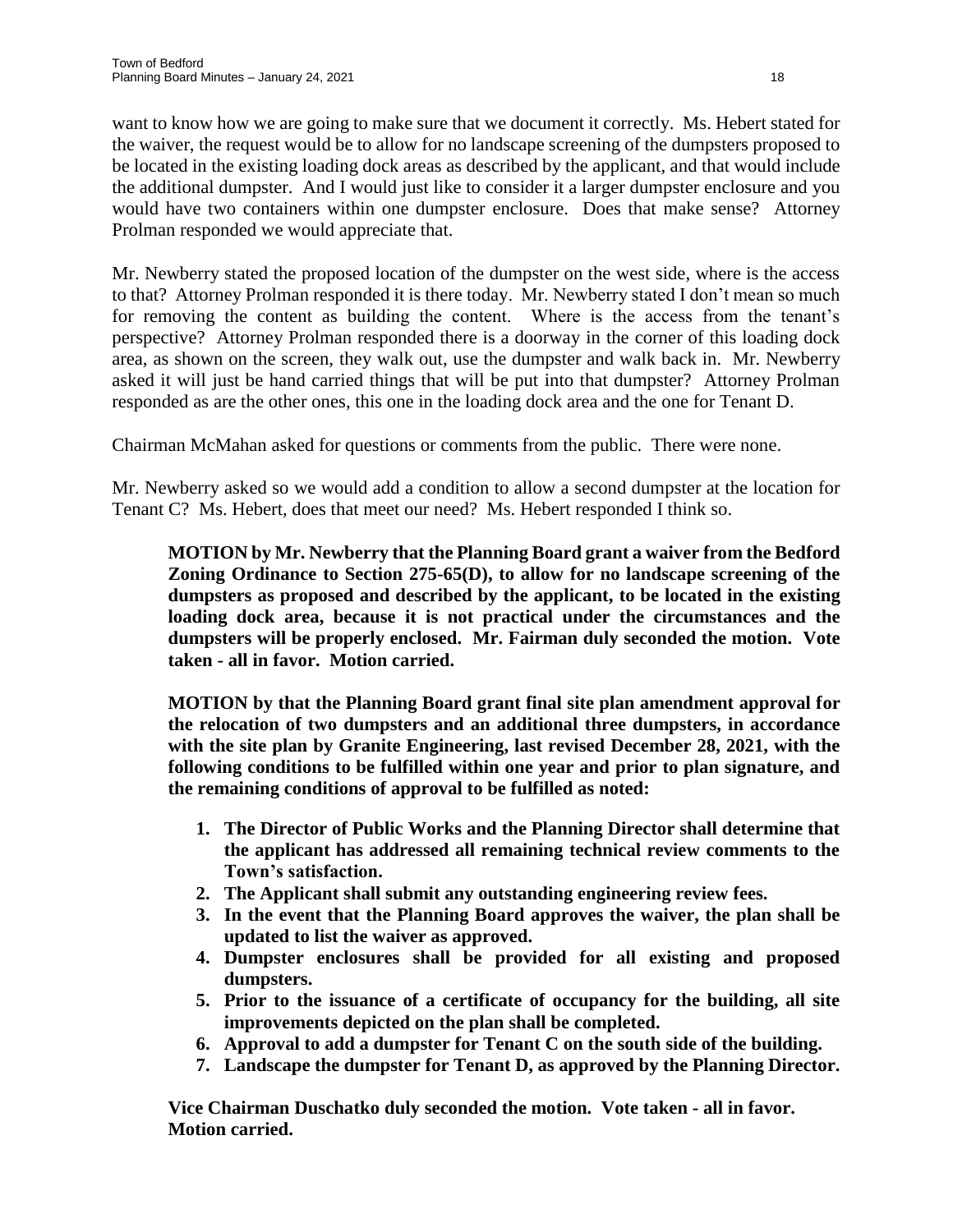Chris Riley was present representing Riley Investment Properties, LLC. I am here before you tonight to do a simple change of use on an existing property. I think the staff report gave a pretty good summary in explanation of what we are trying to do. The facility in its current state utilizes recreational use, the other side was approved for office. What we are proposing is a change of use to allow for recreation on the entire building where it is a less intense use. There are no modifications to the site plan, other than a few note changes that staff had recommended, the simplest answer here is that this fell outside the size to allow for an administrative approval, so I am here before you to ask for the change of use at that site.

Mr. Riley continued the tenant that is going in is Red Line and Athletics. Like I said, it is similar to the existing use that is on the other side of the building. Red Line specializes in youth sports team training and they would occupy the remaining space in the building that is currently unoccupied.

Mr. Riley stated the good news is that we have people in Bedford who are starting to open businesses again and want to see the community out doing commerce, so that is a positive.

Mr. Fairman stated I want to comment on the great facility that opened up the gas station and how great it looks and the appearance and is a great addition. Well done. Mr. Riley responded thank you, Mr. Fairman. It has been very successful to date, and I think we filled a need that may have existed on the corridor. Thank you; I appreciate that.

Mr. Riley stated I will note, and Ms. Hebert can speak to it a little better, Jason Lopez from Keach-Nordstrom has submitted a site plan this afternoon that addressed most, if not all, of the comments as part of the approval should the Board elect to approve the application. A number of those items were addressed, and if they are addressed to your satisfaction, I would like that those items come off as conditions, if you feel like they have been met. Ms. Hebert responded I have not had a chance to review those plans in detail, I would keep them on, but I am sure they have been addressed. Mr. Riley stated I think we sent over all of the mylars and that is what addressed every one of those comments. The application is complete, the conditions filled and that is where we are at.

Mr. Nichols stated I just had a question on the parking. Would there be big events like on a Saturday that would fill the lot and then some? I am just trying to understand it. Mr. Riley responded it is my understanding that the group training classes are all scheduled, we exceed the parking requirements by almost 40 spots. I don't know how familiar you are with the spot, it is at the end of a street, Foster Place was just put in by the Town, it looks like a great addition, and now there is the option to put tenants on Commerce Park North to access the light on Technology Drive, which is a much safer way in and out. We have ample parking on the site, so even if there were overload periods, which are anticipated because everything is class based. Mr. Nichols stated that was part of my question. Is that going to be tournaments hosted there but it is a group classes kind of thing? Mr. Riley responded that is my understanding.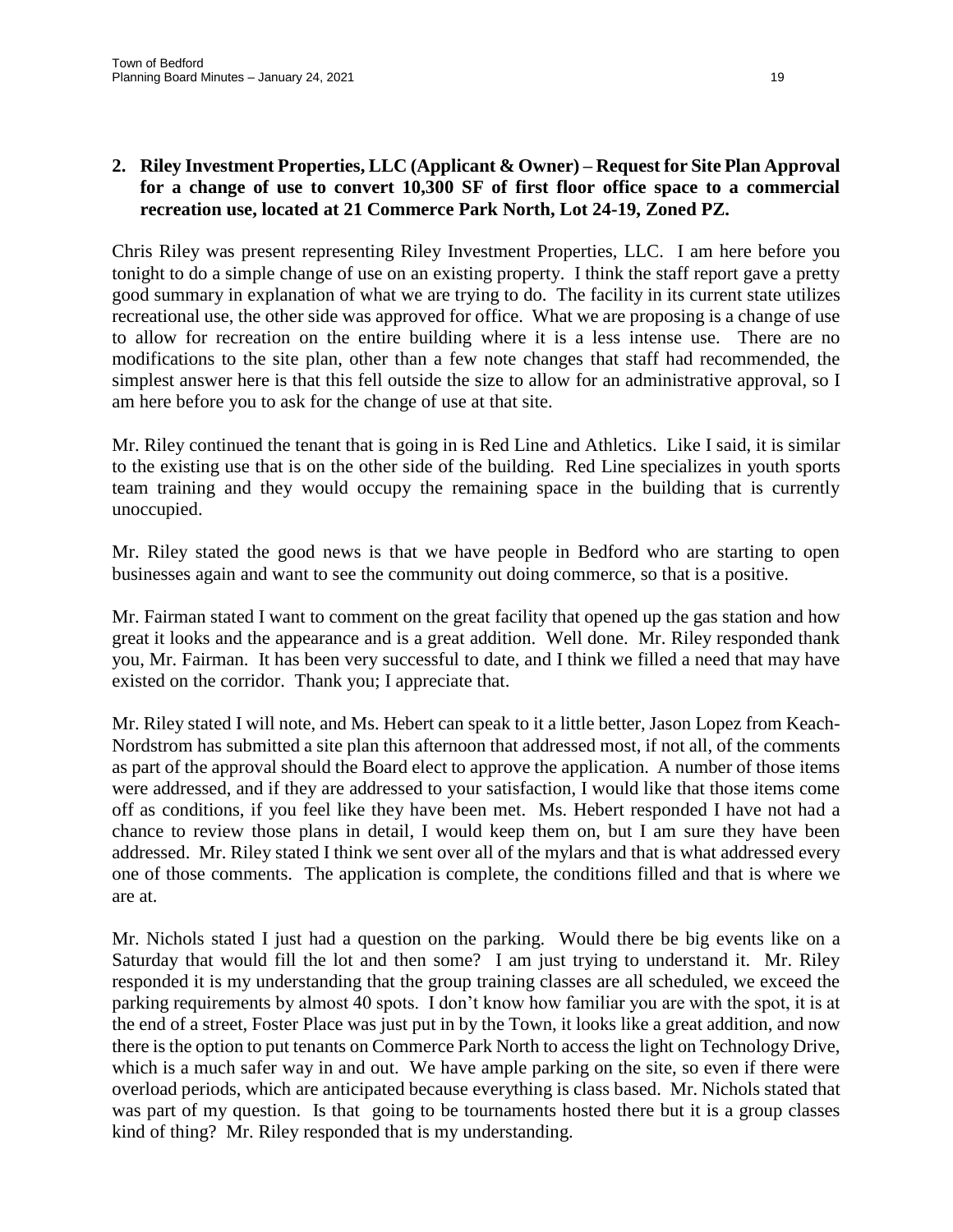Chairman McMahan asked for comments or questions from the public. There were none.

**MOTION by that the Planning Board grant final approval of the site plan to convert 10,300 square feet of first floor office space to a commercial recreation use, in accordance with the site plan by Keach-Nordstrom Associates, last revised December 21, 2021, with the following conditions to be fulfilled within one year and prior to plan signature, and the remaining conditions of approval to be fulfilled as noted:**

- **1. The Director of Public Works and the Planning Director shall determine that the applicant has addressed all remaining technical review comments to the Town's satisfaction.**
- **2. The Utility and Propane Tank easement note shall be updated from Proposed to Existing.**
- **3. Note 2 shall be updated from "Northerly" to "Southerly" and from "10,600 square feet" to "10,300 square feet".**
- **4. Note 3 shall be updated for a required front setback of 1:2 per Section 275 - Table 3 of the Zoning Ordinance.**
- **5. Note 11 shall be updated to reflect the total parking spaces shown and striped on site.**
- **6. Prior to building permit issuance, building plans shall be reviewed and approved by the Fire Department to confirm existing fire alarm and sprinkler systems.**
- **7. Prior to the issuance of a Certificate of Occupancy, the sewer accessibility fee shall be paid, as applicable.**
- **8. Prior to the issuance of a Certificate of Occupancy, all site improvements depicted on the plan shall be completed.**

# **Vice Chairman Duschatko duly seconded the motion. Vote taken - all in favor. Motion carried.**

Chairman McMahan stated Mr. Riley, I assume based on your input, any changes in signs that you put up will be in accordance with Bedford's standards. Mr. Riley responded that is correct.

#### **3. The Planning Board will hold a Public Hearing on proposed amendments to the Land Development Control Regulations, Article 120 – Impact Fees, for adjustments to the School and Recreation fee amounts.**

Ms. Hebert stated tonight the Planning Board is going to hold a public hearing on the amendment of the Land Development Control Regulations Section 120 – Impact Fees. This is the section in the Land Development Control Regulations that address impact fees and sets the rate for the fee. The amendment has been drafted in accordance with our discussions at past meetings to reflect the updated fee amount based on recent school and recreation fee update studies that were prepared by BCM Planning, LLC.

Ms. Hebert stated for a little background on the impact fees; in 2021 the Town contracted with BCM Planning, a planning consultant, to update the Town's school and recreation impact fees.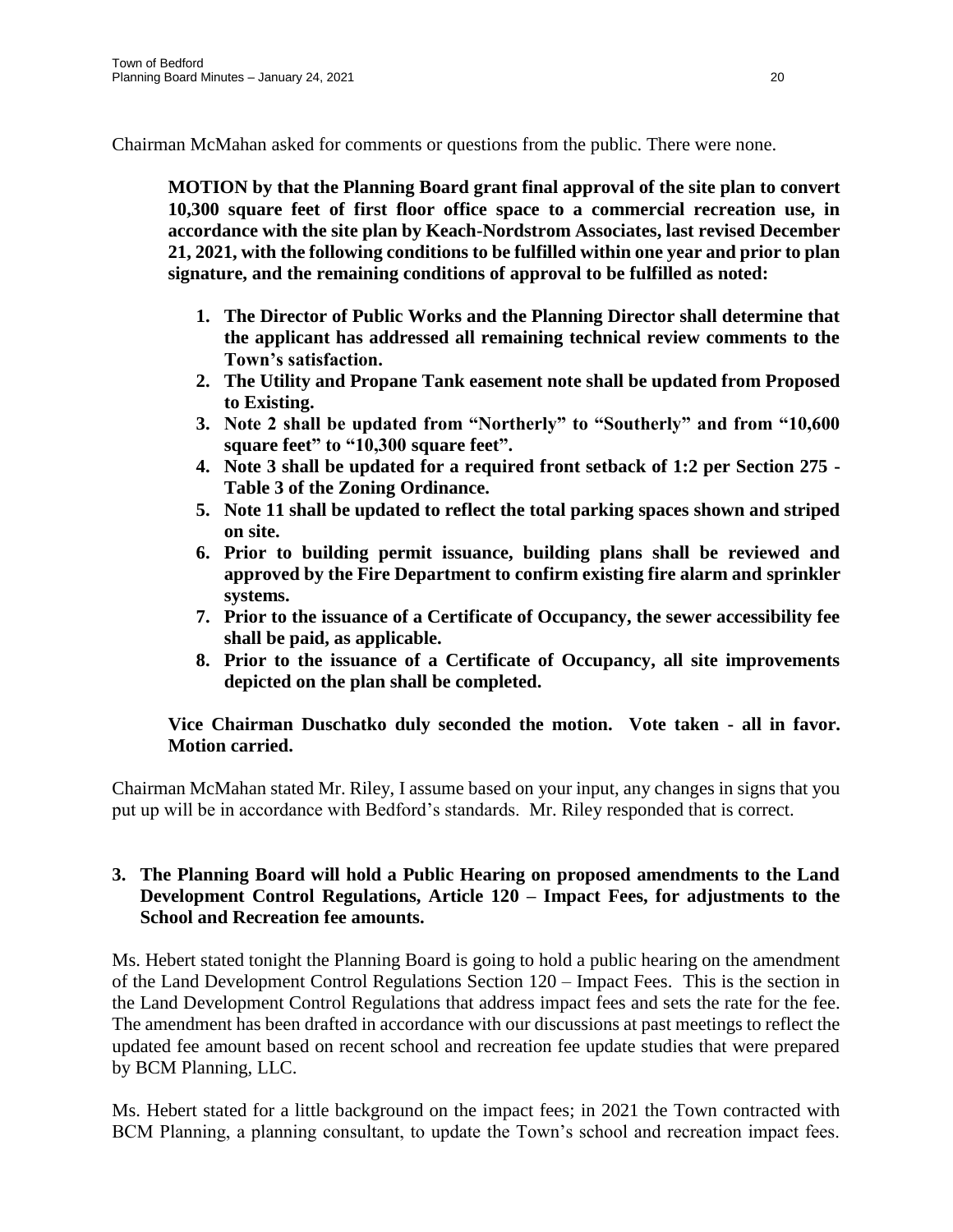Funding for this update is included annually in the Capital Improvements Program with the goal of updated and reviewing the fee every five to six years. The fees were first established and created by BCM Planning, LLC in 2001, updated in 2006 and again in 2015, and this represents the fourth report and update since the school and recreation fees were established. There was a recreation fee that pre-dated the BCM Planning studies but this is the fourth collective update to these fees. In Bedford the recreation and school impact fees are assessed for only new residential developments, the impact fee is a 1-time fee that is assessed when a new residential unit receives its Certificate of Occupancy and that includes single-family homes, multi-family dwellings, townhouses, accessory dwelling units, and manufactured housing units. In addition to separate use categories for the elderly housing age 55+ and age 62 and older, which are exempt for the school impact fee and the 62 and older and exempt for both the school and recreation impact fee. The elderly housing 55+ is exempt only if there are covenants restricting children from living within the development. Impact fees can only be collected for certain items and they need to be established within the provisions of State guidelines, RSA 674:21. The fees can only be used to recover what is calculated to be a development's proportionate share or cost of a capital improvement that was constructed in anticipation of new growth, and we need to calculate kind of what is the development's fair share contribution towards that additional facility need or expanded capacity, such as in our schools. The methodology for calculating the fees needs to be proportionate, needs to be based on a fair and rational method. Once fees are collected, the fees need to be used within six years or they need to be returned to the landowner with interest. The Zoning Ordinance provides the authority for the Planning Board to collect the fees and Section 120 of the Land Development Control Regulations sets the type of fee, references the various studies to establish the fees and also establishes the fee amount. The Land Development Control Regulations also provides for credits, so if there is an existing single-family home and it is being converted to a multi-family unit, the landowner would receive a credit based on the rate for the existing single-family home.

Ms. Hebert stated the school impact fee study itself included a very detailed analysis of Bedford's housing population, capital costs for schools and a study to determine the average school-age student per residential unit type. Bedford has a high average of school-age students per singlefamily dwelling unit at 0.62 school-age students per single-family dwelling. The report also shows that Bedford has a relatively low number of school-age students per multi-family dwelling type of 0.23 students per unit. These figures are consistent with the past studies. Bedford's relative school-age population per dwelling type hasn't fluctuated very much over the years. Some communities have seen a decline in enrollment and that is not the case with Bedford. In fact, we have a higher rate of students per single-family dwelling than surrounding communities, which attributes to the higher fee. The resulting fees from this 2015 study are higher than the former fee, and the current fee for a single-family home is \$6,922 and the newly calculated fee is \$9,148. This represents a 5.4 percent average annual increase since the fee was updated in 2015, and the increase can be contributed to the high replacement costs for the school itself and also the generally high rate of school-age student per dwelling unit in Bedford as compared with surrounding communities. Posted is a table that shows you Bedford's proposed fee and the current fees from surrounding communities and Bedford's current fees at the top line as shown.

Ms. Hebert continued the update also includes the recreation fee. The calculation for the recreation fee looks at Bedford's household populations and accepted recreational facility standards per capita, looks at average household size per dwelling type and the capital costs of the Town's recreation facilities and lands. The study includes two options for determining the value, one with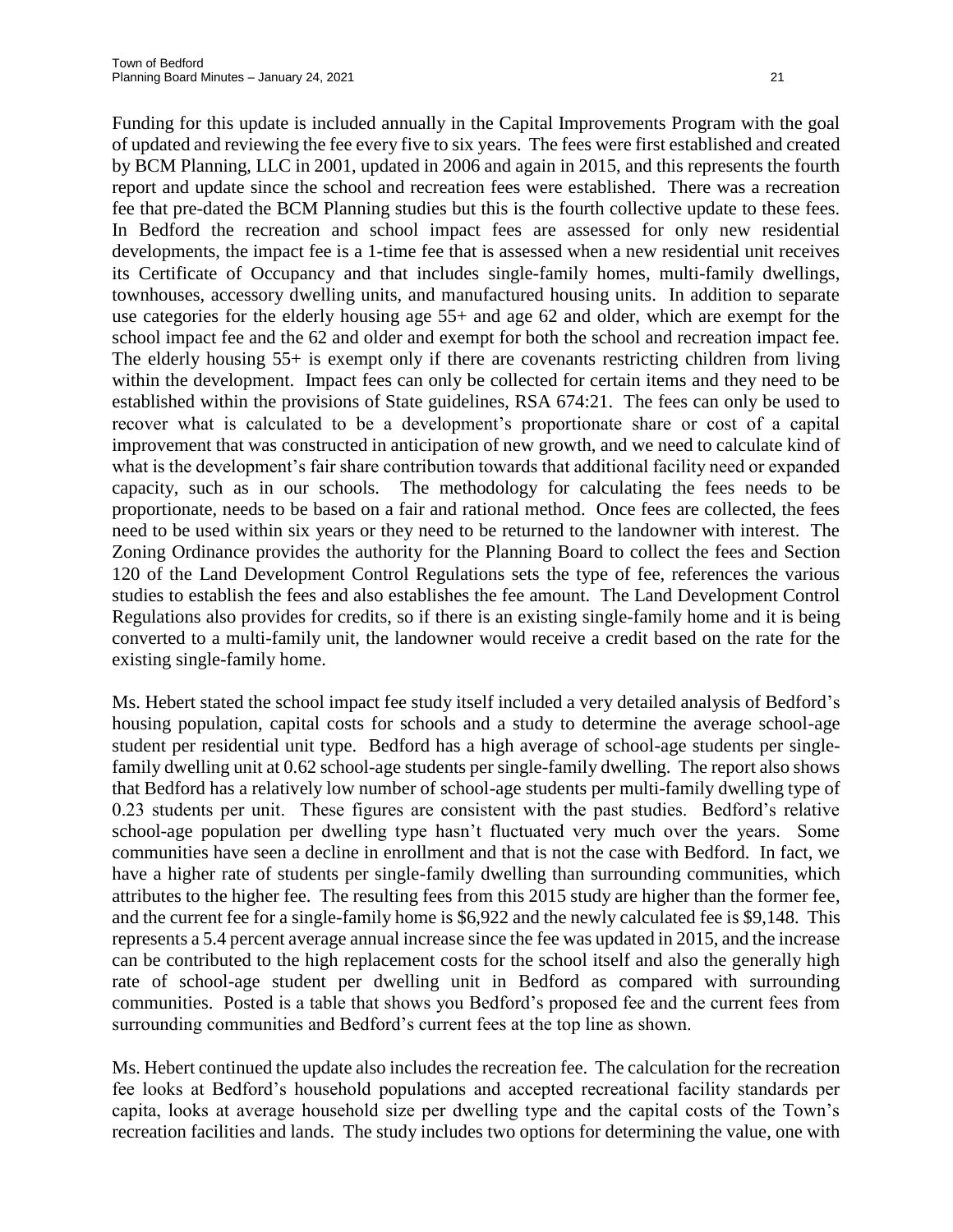and one without land. The Town has been using the calculation, which includes land and I would recommend that we continue to use that calculation because Bedford has a very limited amount of land that can be used for recreation. You can see posted on the screen Bedford's existing fees along the top line as shown and the proposed fee with land. These fees are also increasing. Overall the fees are increasing but they are based on the same fair and rational method that the Town has been using since 2001 to calculate both the school and recreation fee, and these fees are defensible, fair, rational, and proportionate.

Ms. Hebert stated the impact fee report was presented to the Town Council on November 17, 2021 and the Bedford School Board was also invited to attend this meeting and a representative was present to ask questions and hear the presentation. The Council discussed both the recreation and school fees and recommended that the Planning Board adopt the fees as calculated in the update study. Tonight you are voting on whether to adopt these red-line changes in Section 120 of the Land Development Control Regulations and they are the updates to the Master Plan, the impact fee update referenced to the reports themselves and to adopt the new increased and updated fees for the school impact fee and the recreation impact fee.

Ms. Malcolm stated I would like a clarification. On the school impact fees there is a category for accessory dwelling units. Would that apply if Amendment #2 is passed by the Town where we have detached accessory apartments? Ms. Hebert responded yes. The accessory dwelling unit would include both attached and detached accessory apartments.

Mr. Fairman stated apparently it has never been a problem, but I just wonder on multi-family and this question was brought up earlier, should that not state per unit to make it clear and legally bound that that cost is per unit in the multi-family. I could see somebody arguing that I have a 4 unit building and this is my place, \$3,661, not four times that. Ms. Hebert responded that's a good idea. We can add that. Mr. Fairman stated it is in the description and add (per unit). Ms. Hebert replied maybe even in this category here we can say per unit, per unit because it is really per unit for all of the fees. Vice Chairman Duschatko stated do you want to extend that also to duplexes. Ms. Hebert replied yes. Mr. Fairman stated what she is saying is that you put it in the top because it applies to everything, even single-family, it is per unit. You could just add it on the top of the column like 'School Impact Fee (per unit) and Recreation Impact Fee (per unit). That solves the problem.

Vice Chairman Duschatko asked why does the accessory dwelling unit go down? Ms. Hebert replied because the number of school-age students has decreased. Vice Chairman Duschatko asked why wouldn't all of the others go down? Ms. Hebert replied decreased for that particular dwelling type. I don't believe there was the same amount of data when the report was developed in 2001. Vice Chairman Duschatko stated there is a problem with that logic. All of the other dwelling units go up and this is still a dwelling unit. Mr. Nichols stated townhouse goes down too. Mr. Nelson stated you are saying the number of those type of structures that have people located inside of them, that is what is driving that. Is that right? Ms. Hebert replied it is the number of school-age students, the rate of school-age students per dwelling type, for that structure type. Vice Chairman Duschatko stated the structure type that we currently have? Ms. Hebert responded for the accessory apartments. Vice Chairman Duschatko stated the other one is a decline too. We don't have many duplexes or accessory units that people living in them? Is that right? Ms. Hebert replied we do not. Vice Chairman Duschatko stated but if you are looking at the future and continue under the pressure of putting a larger number of lower cost units on the same property,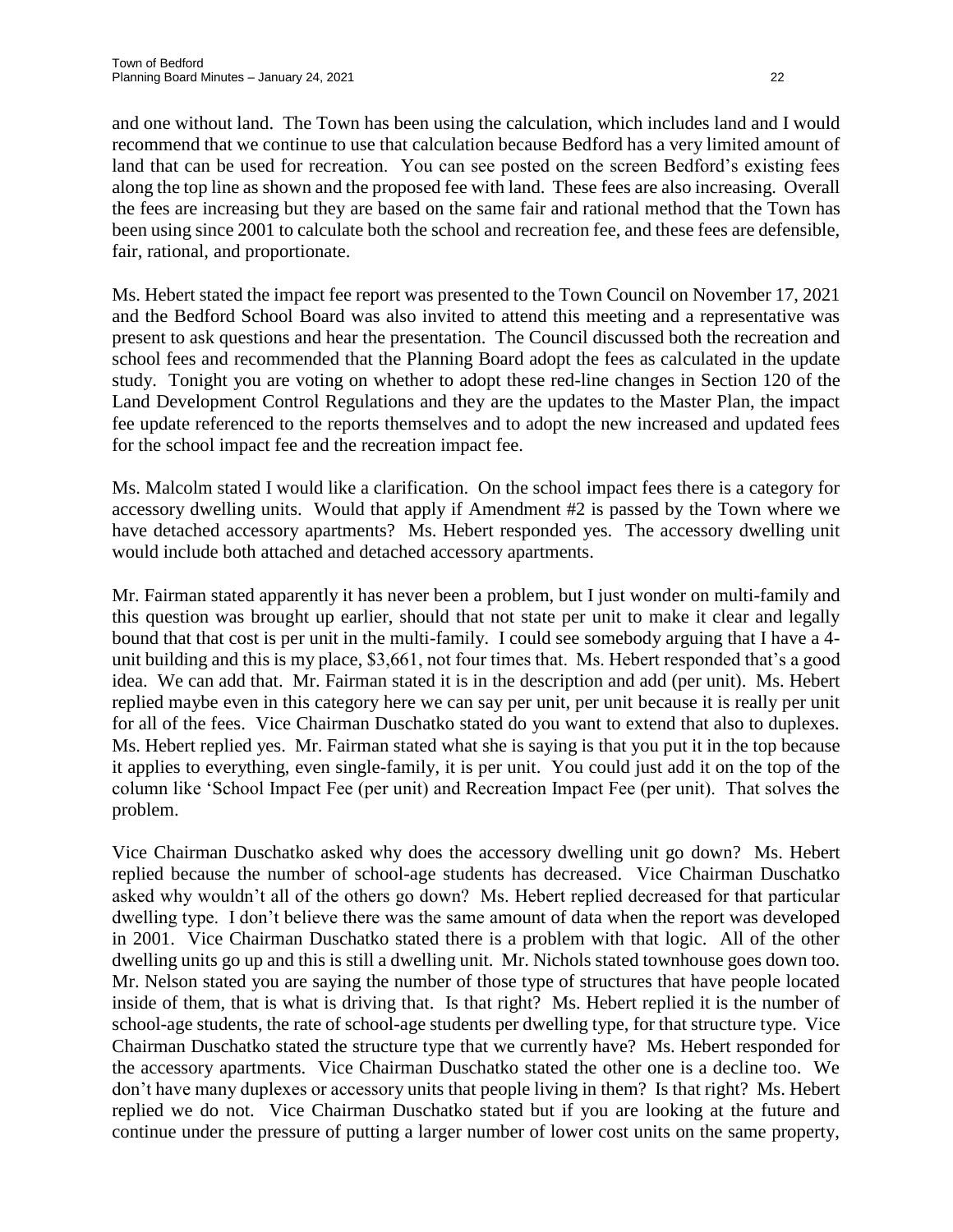we may have a number of conversions, potentially, of single-family houses and duplexes with two young families. Mr. Nichols stated but they wouldn't be impacted by this fee because it is not new construction. Vice Chairman Duschatko stated conversion of single-family duplexes, or even building new ones. Ms. Hebert stated the calculated fee represents the highest rate the community can charge base on the calculation that is applied across all of the dwelling types, so I wouldn't advise adopting a fee higher than what is supported by the school and recreation update studies. Mr. Newberry stated the general understand that I got from looking at the backup information associated with this is that the same formulas are being used, what makes a different result is that the factors in that formula those values change, so the result of the calculation can change. Mr. Sullivan stated and Vice Chairman Duschatko, in your example of a single-family being converted to a duplex, actually in Section 120, it spells out the conversion math and that it actually would be a zero-dollar impact because the total impact of a single-family home is larger than the combined of a duplex. So it is the impact fee that had been previously been paid would offset the conversion. Vice Chairman Duschatko stated that bothers me because that is where you are going to have the potential increase in population. I just think there is something wrong with the logic. I am not sure what it is though. Ms. Hebert stated I think it is that by-and-large Bedford single-family homes are driving the school population. Vice Chairman Duschatko stated I understand. Looking at the future, we going to have this for five years. Is that right? Ms. Hebert responded we will review this again in five years. Vice Chairman Duschatko stated so we are going to be under a tremendous amount of pressure in the next five years to change our housing types and our zoning types. There are like 20 bills in the State House this year just addressing this. Ms. Hebert stated the accessory dwelling unit fee was just brought on in 2015, so it is a fairly new fee. The Town hasn't been charging a school and recreation impact fee for the accessory apartments. Vice Chairman Duschatko stated I am not sure there is any way around it, I just wanted to point it out. Ms. Hebert stated it is true. You see the single-family fee increasing significantly. Mr. Newberry stated I don't think these numbers can be supported if you are trying to include potential future forecasts. I think the numbers have to be supported by existing data. That is my read on it. Mr. Fairman stated I agree with that. Ms. Hebert stated absolutely. Mr. Fairman stated but on the surface, you would think a duplex cost would be half a single-family or close to it, rather than where it is at. On the other hand, perhaps there are less bedrooms in a duplex than what might be in a single-family home. That is kind of interesting. Vice Chairman Duschatko stated the two of them together could be more. You don't build many 2-deckers but there are a lot of 3-deckers around here and those are big units. That is okay. I just wanted to bring it up.

Chairman McMahan opened the public hearing on these proposed amendments to the Land Development Control Regulations.

Karen Simmons, 58 Birkdale Road, stated I am like some of the other people you heard from earlier tonight. I am not an attorney, I am not a doctor, but I have been in town almost 25 years. The reason I got interested in the impact fees was I am really concerned about the Town budget and about the adequacy of the Town facilities going forward. As you know, there are two ways to make your budget work. You decrease your expense or you increase your revenue. Thank you, Ms. Hebert, as she spent some time with me today answering some questions I had about this process. I apologize if my questions are not pertinent but it is what it is.

Ms. Simmons stated I have two big questions about this. The first one is we are only talking about school impact and recreation facility impact. There is nothing included in here that I can see for the impact on Police and Fire, the transfer station, administrative offices, that type of thing, and I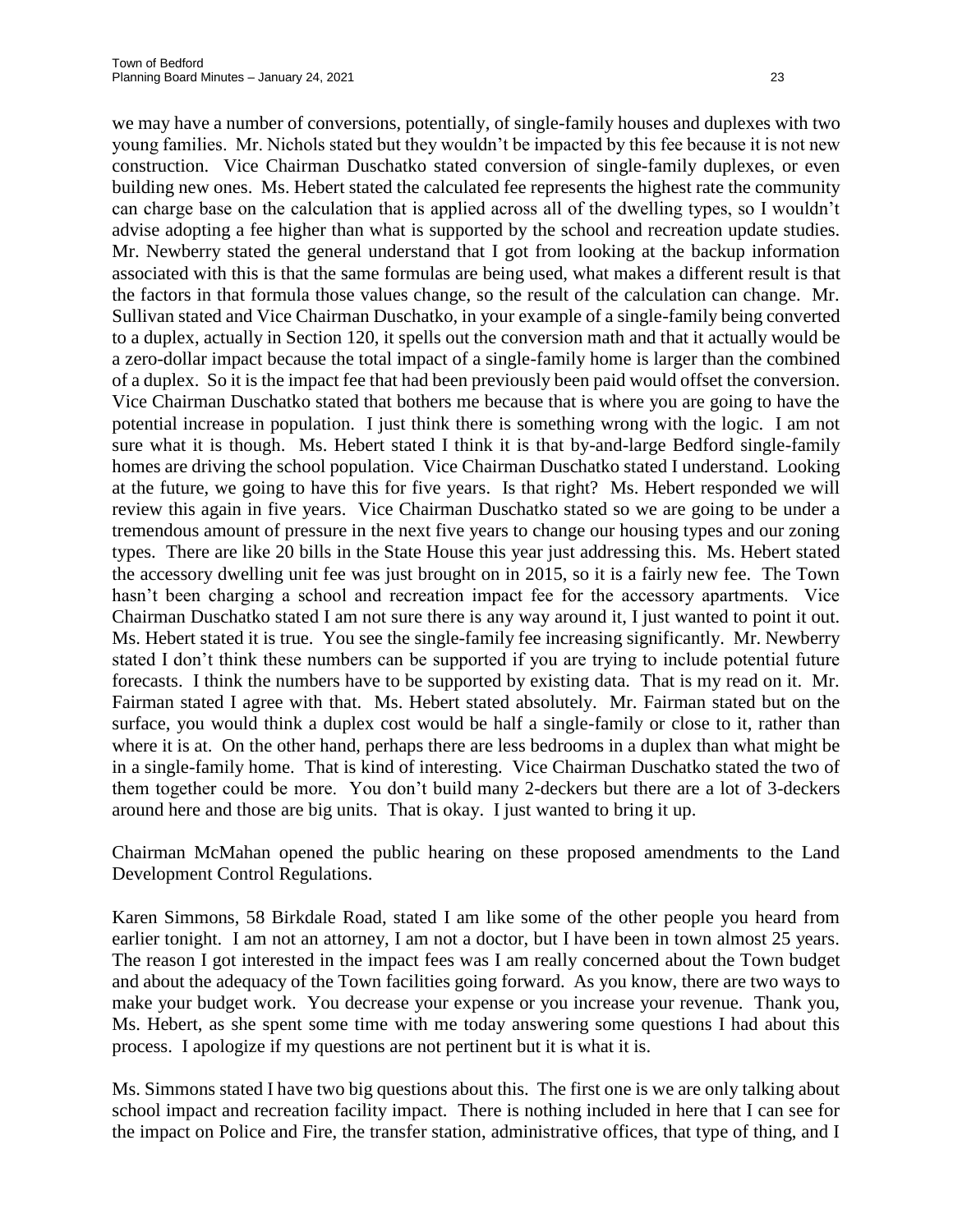am just wondering if that has ever been considered or whether it could be considered. Ms. Hebert responded I can say that the additional fees for public safety, Police and Fire, the library, the transfer station, were considered in 2015 when the Town looked at updating the impact fees, and at the time there wasn't a clear plan in the Capital Improvements Program for the updating of the Police and Fire facilities and the library that would support an impact fee. The Town did review an impact fee for the transfer station and it ended up being a very low fee, and the Town felt that it was going to be more of an administrative task to collect and assess the fee and it was not one that was adopted. Councilor Duschatko may have something to add to that because he was also involved in that discussion back in 2015. Vice Chairman Duschatko stated I was pushing very hard to include all of those items and was basically led to the conclusion that it was set upon us by the regulations we have to live with, and unless we had some firm plans for particular expansion of these facilities, it would not be part of the Capital Improvement Program therefore probably not be allowed by the DRA, State of New Hampshire, to be assessed. As it has developed, we have had cursory discussions on looking at bringing it in since then. Again, it has been pretty much left to the fact that we had no firm plans to do it. Unfortunately, most of theory behind the impact fee, as I understand it, and I could be mistaken here, is that it has to tie into some type of physical expansion. Say we had to expand by four policemen or four firefighters or four clerks in the Finance Department or whatever, it has to be tied into the physical side of things, and without having that physical part of it, we just weren't in a position to change the entire structure. It also would require a study very similar to the one that was conducted by our consultant but he would have to start from scratch, it would have to be a brand new study and probably would take a year or so to complete. There are a few communities that I am aware of that actually have done this. The one I am most familiar with is Candia, and I know it has taken a long time and I think there are some questions whether it was even worth the investment in trying to develop these fees with what they can get out of them. That is probably not the answer anybody wants to hear, but that is the way it is. Something that certainly should be considered going forward in any of our facilities or capital planning efforts that will, I can assure, going on continually from now on. That is all I can offer you is that we are well aware of it and we want to look at it in the future, but what has happened in the past is unfortunately history that we can't change.

Ms. Simmons stated my second questions/issue is that, and this kind of dove-tails to the discussion earlier tonight about the medical buildings. These fees are only assessed on residential dwelling, and as we were just talking about, it is new construction, changing a single-family to a multifamily, etc. I look at, and, again, thoroughly convinced that we need to do something about the Police and Fire sooner rather than later. I look at the nursing homes in town and I have been in town long enough that everybody thought that was great when they came in because they wouldn't increase the school population, however, that has a tremendous impact on the Fire Department and the Police Department. Much to my surprise I was informed that these facilities who are  $501(c)(3)$ 's, in other words non-profits, they are not obligated to pay any property taxes. So something like Bowman Place and per the tax assessor's records, the building and the land that they have is valued over \$21 million. They haven't kicked in, except voluntarily, toward the cost of the equipment that we are going to need should we have to evacuate the residents in the case of an emergency. I am just suggesting, and I guess the same would hold true for these medical facilities that we are talking about, they definitely have a cost to the community and I would just suggest that we consider possibly looking into mandating impact fees for them or somehow finding a way to help them bear the burden of the cost that the rest of us are basically paying for. Vice Chairman Duschatko stated out of all of the nursing homes, the only one that falls into that category to my knowledge is Bowman Place. I think this came as a surprise to everybody. I am not sure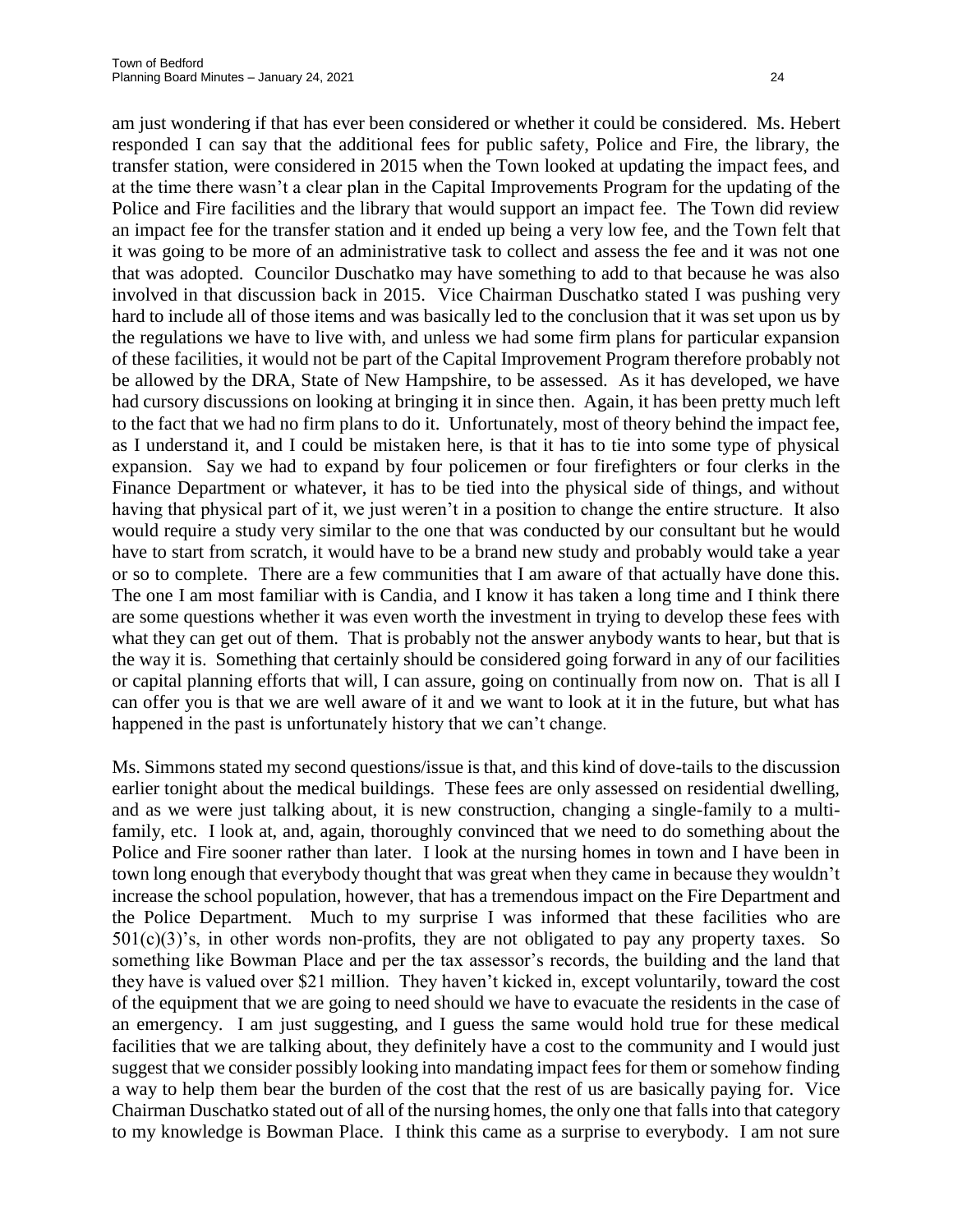about what we heard earlier and I asked Mr. Greiner, I am not sure how they qualify for charitable deduction but I don't know enough about them and how they have it but they were able to get it through and fortunately at least we are getting something out of them in terms of the payment in lieu of taxes. It is a major problem, as we discussed earlier, of how do we deal with this type of thing. As a community, our hands are very tied by the State statutes and they allow for certain things that we can't do. The dealing with tax exemption and tax exempt properties is across the board and you wonder how many of these communities survive. I don't know how Concord survives in a reasonable sense with all of the tax free properties the State has over there. We are much better off than many of our communities. That is not a great answer, it is not the answer you want to hear, it is not the answer I want to give, but unfortunately until we change some general attitudes toward this in a major sense, we are sort of stuck with it. Anything you can come up with to help us change that type of thing would be greatly appreciated.

Ms. Simmons stated if I could just ask you to clarify. Are we restricted by State regulations from going forward with trying to do something like this? Vice Chairman Duschatko responded I really don't know. I would assume that we are, at least from the work that I have done, but that is totally my personal opinion, I am not a lawyer, I am not a tax lawyer, but from what I have read and understood, I think we have to deal with it at the State level before we can deal with it at a local level. You could work with our State representatives.

Ms. Simmons stated I would respectfully request that we look into how we could pursue this. Vice Chairman Duschatko responded I think you should bring that up to the Town Council. Ms. Simmons responded I will do that. Thank you very much. Chairman McMahan stated thank you for taking the time and expressing yourself. We need more of that in the town.

Mr. Fairman stated I am caught by surprise by Bowman Place, and as a Planning Board, should we have known that, should we have asked that question and would it have made any difference. It is something to think about going forward is to pursue that. We could certainly ask the question if they are going to be a non-profit or not, and I think that I would like to know, and this comes back to the hospital thing, if we were doing a waiver on a medical building, can we require a payment in lieu of taxes on a non-profit as a condition of approval. Vice Chairman Duschatko responded we can't require it; it has to be voluntary on the part of the taxpayer. We can use severe moral persuasion. It is not a great answer. Mr. Newberry stated I think to your concern, Mr. Fairman, nothing says that the Board has to grant the waiver. Mr. Fairman responded no, but if we felt that it was good and wanted to we can't require a payment in lieu of taxes, a pilot program, to be established agreed to with the Town beforehand. Mr. Newberry stated I would expect anyone coming in looking for a waiver to justify that waiver and justify that waiver in terms that is acceptable to the Board, and if they don't, they don't get the waiver. Vice Chairman Duschatko stated but I don't think you can tie it to payments. Mr. Newberry responded I am not arguing that you can, I am just saying that I would expect anyone coming in asking for any waiver to justify that waiver as to why it is the Town's interest to grant that waiver, and the Board has no requirement to approve or grant a waiver unless the Board is satisfied that it is in the best interest of the Town. Mr. Fairman stated I understand where you are going. Mr. Sullivan stated Mr. Fairman, your statement about asking about profit versus non-profit, the issue there is that it could come in and be a profit organization and then a few years later sell it to a non-profit. Mr. Fairman stated that is happening now, unfortunately. Ms. Hebert stated ownership is very fluid. Mr. Fairman stated in terms of asking the question of a place like Bowman Place coming in, you could ask that question is your structure profit or non-profit, and it might or might not have an effect on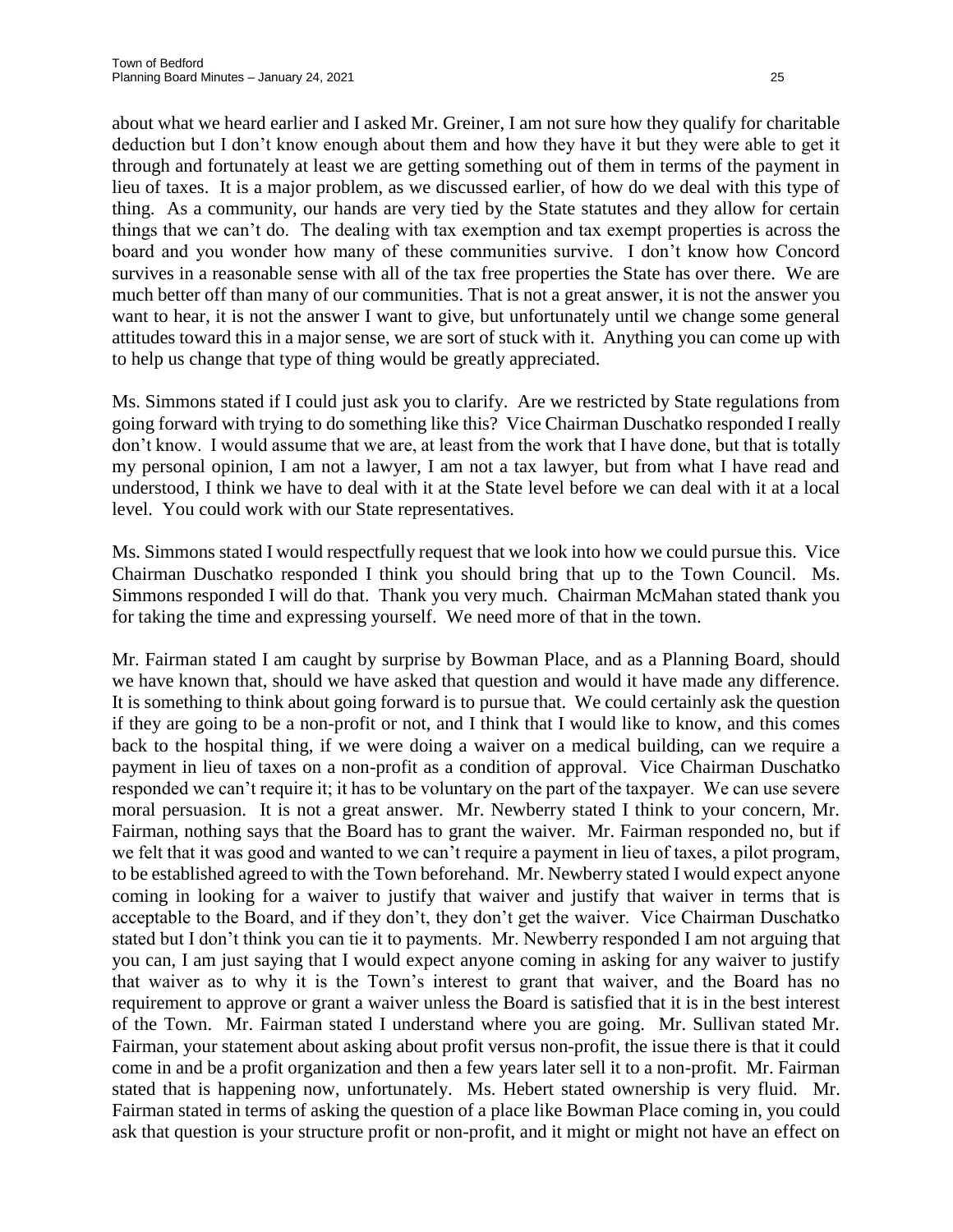some of our opinions. Ms. Hebert stated and projects get sold before they are even built sometimes. They get through the approval process and it is a different developer that is pulling the building permit and taking that Planning Board approval and constructing the project. It is a difficult topic to address at the planning level.

Chairman McMahan closed the public hearing.

Mr. Newberry stated the issues just raised I thought were very interesting. I agree with Vice Chairman Duschatko, I think they sound like things that the Town Council should be looking at, and I will note that in this staff memo it states that the Town Council has discussed the fees and recommended the fees be adopted as calculated in the updated study. But I think the issues that you raise are real issues that should be getting looked at, whether or not we as a community can come up with solutions that we think are satisfactory or not, I am not so sure about. I think they are issues that need to be looked at, if maybe not through an impact fee, addressed through some other mechanism. Vice Chairman Duschatko stated I think that is absolutely correct, and it is not only just Bedford that has to do it. This has to be done in every community. We have to really start looking at that one. It is a major problem. Chairman McMahan stated at least some of us are better informed about it.

**MOTION by Mr. Fairman that the Planning Board adopt the changes to the Bedford Land Development Control Regulations Article 120 – Impact Fees as presented. Mr. Newberry duly seconded the motion. Vote taken - all in favor. Motion carried.**

# **V. Approval of Minutes of Previous Meetings:**

Amendments: Alternate member John Quintal should be removed from the roll call.

**MOTION by Mr. Newberry to approve the minutes of the January 10, 2022 Planning Board meeting as amended. Vice Chairman Duschatko duly seconded the motion. Vote taken on the minutes as amended. With Mr. Nichols abstaining, the motion carried.**

# **VI. Communications to the Board:**

The next Planning Board meeting is scheduled for February 14, 2022.

# **VII. Reports of Committees:** None

#### **VIII.Adjournment:**

**MOTION by Ms. Malcolm to adjourn at 9:15 p.m. Vice Chairman Duschatko duly seconded the motion. Vote taken – all in favor. Motion carried.**